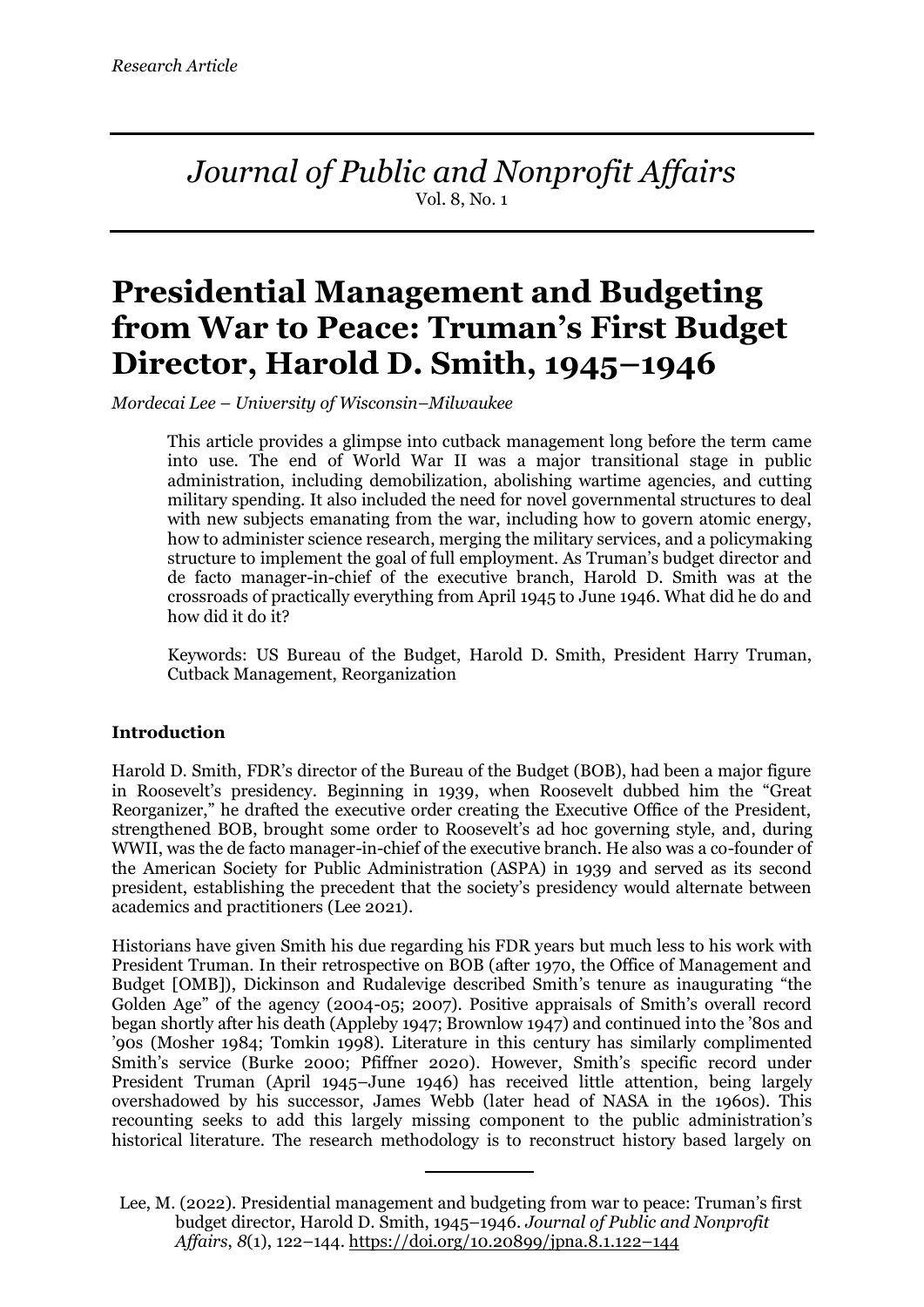original and primary sources: archival collections, contemporaneous government documents and official papers, contemporaneous media coverage, unedited diaries, and memoirs.

# **April 1945**

Before FDR's death on April 12, Smith had had only minor contacts with Senator Truman and none during Truman's brief vice-presidency. He testified before Truman's Special Committee Investigating the National Defense Program on an expensive military oil pipeline and refinery (Senate 1943). When the Senate debated a budget request from BOB in late 1943, Truman argued against Senator Kenneth McKellar's (D-TN) fierce effort to cut BOB's funding and to weaken its role. Shocked by FDR's death, Smith quickly pivoted and offered Truman to stay or leave, whatever the president's pleasure (Smith Papers:  $4/13/45$ , 7:4).<sup>1</sup> Truman asked him to stay (Truman 1955, 58;  $4/18/45$ , 6:3). They had their first meeting six days after Truman became president. Smith was all business. There were decisions to make. Some required reports to Congress about revising budget estimates based on war developments. Giving political advice, Smith said that, if he made those reports as informal information to Congress, they might be misconstrued as "interpretations about the President's attitude on the war which would not be justified." Perhaps it was best for Smith to formulate the reports as official presidential communications to Congress and for Truman to discuss them first with the two military secretaries. Truman said he would. Smith also wanted input from Army Chief of Staff George Marshall. Truman approved, saying, "Why don't you do that" (4/18/45, 6:3).

After that, Smith met frequently with Truman. From April through October (when they began meeting on the FY 1947 budget), they met 21 times. Smith was seeing Truman about once a week when he was in town. By the end of the year, Smith told Interior Secretary Ickes he thought the president was "a straightforward, honest man who wants to do his best for the country" (Ickes 1978, 10164). When Smith sought to bring back Paul Appleby as assistant director, he carefully checked with the president, in part because the new administration seemed to tilt to patronage appointments. Truman spoke well of Appleby, who he had dealt with when Appleby was USDA's deputy secretary  $(8/18/45, 6:3)$ . Truman's approval also confirmed that the new president supported Smith's vision of BOB as a neutral and expertisebased institutional service to the presidency (4/26/45, 6:3).

With the end of the war in Europe in sight (VE-Day was May 8), management and organizational matters facing Smith were like running a film backward. Now he had to deconstruct the structure he had helped FDR build. Yet, the issue was more complicated than merely undoing the war machine. First, the war was not yet over. Second, the demobilization of the military, civilian agencies, and the industrial sector could not be done instantaneously. Gradual demobilization was needed to prevent mass unemployment, economic contraction, social dislocation, and hyperinflation when deferred consumer needs began chasing too few goods. In addition, the conservative coalition on Capitol Hill, long a critic of FDR's management of the war effort, was primed to criticize the demobilization for not moving fast enough. At their second meeting, Smith flagged for the president that some "Congressional committees were already taking some steps" regarding postwar policies and cutting federal spending, even though Smith was "so uncertain of these reductions that we are not prepared to propose them now" (4/26/45, 6:3). Nonetheless, Smith recognized the importance of the president being proactive.

# **Dismembering the War Machine: A Torrent of Executive Orders**

Truman could reorganize the federal government based on the authority delegated to a president by the 1941-42 War Powers Acts, which would stay in effect until six months after the end of hostilities. But Truman was eager to show the public that he would dismember the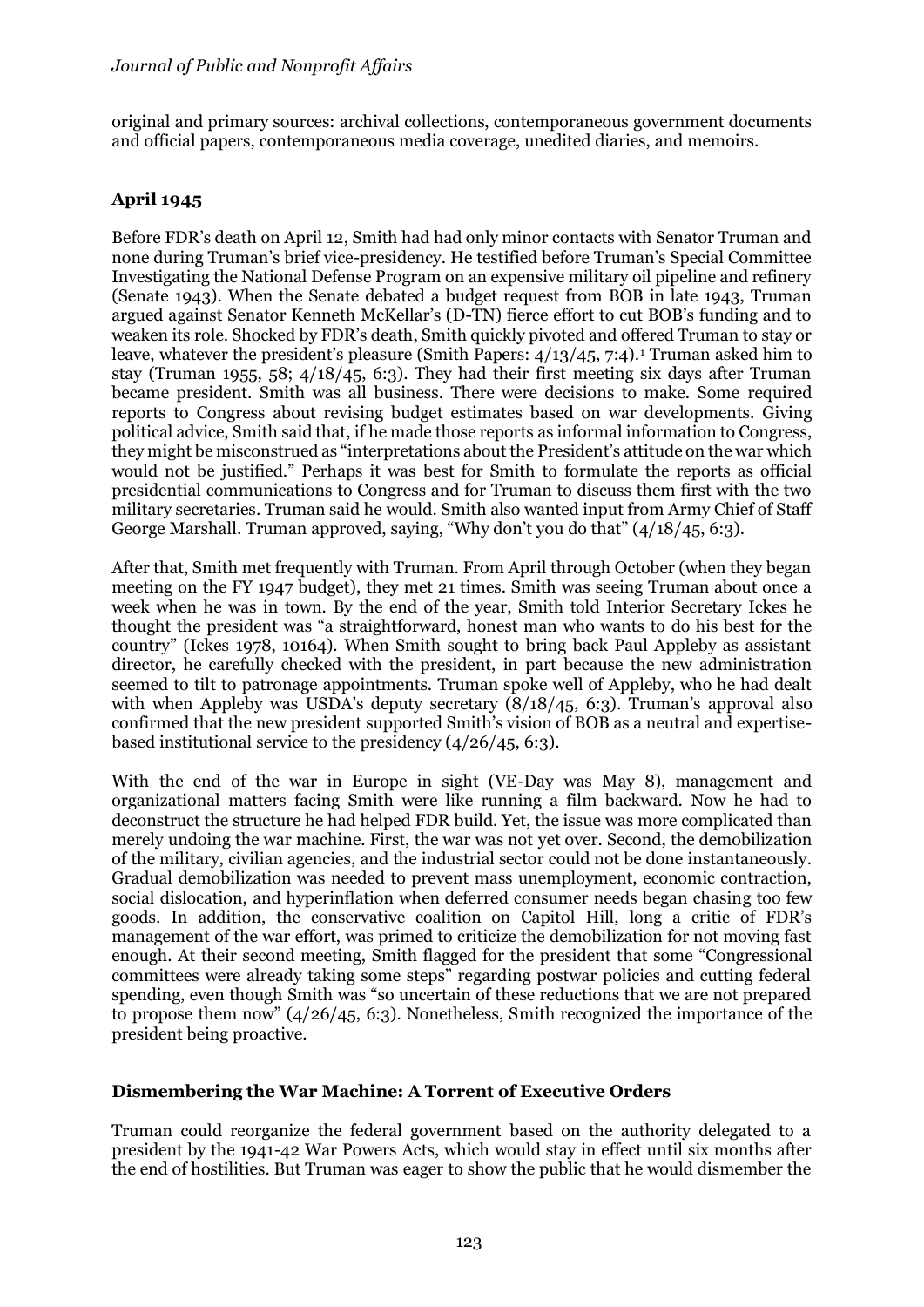war agencies as quickly as possible, and executive orders were the fastest way to achieve this. He set up a committee to give him consensus recommendations. Called the "Big Three," its members were John Snyder, head of the Office of War Mobilization and Reconversion (OWMR), Counselor Sam Rosenman (longtime FDR speechwriter), and Smith. A week after becoming president, Truman asked Smith for an executive order to transfer the Office of Surplus Property from Treasury to Commerce. Smith was suspicious of Treasury Secretary Morgenthau's motive for agreeing to this given his consistent record of protecting his bureaucratic turf. Smith wondered if perhaps Morgenthau knew of some mismanagement (or even criminal behavior) and that he wanted to unload it before any scandal broke. However, Henry Wallace, the new commerce secretary (and Truman's predecessor as vice president), was eager to energize his sleepy department with some war-related roles (4/17/45, 9:2). Truman signed it (Executive Order [EO] 9541). After Germany's surrender, Truman was eager to keep going. He terminated the Office of Civilian Defense (EO 9562) and the War Food Administration (6/5/45, 6:3; EO 9577). He also signed a long-delayed plan to militarize the doctors in the Public Health Service. In mid-1944, Smith submitted a draft of an executive order to FDR to do this. However, there was intense last-minute lobbying against it, and FDR decided not to act, his typical political and managerial inclination  $(5/11, 6/7-8, 6/22-23,$ 6/30/44, 8:2). By now, Smith was convinced it was a bad idea and tried to persuade Truman not to sign it (6/12/45, 7:4). Truman rejected Smith's advice and signed it anyway (EO 9575).

Japan's surrender (VJ-Day was August 15) opened the door to expedite razing the war structure. In rapid succession, Smith prepared, and the president signed, orders terminating the Office of War Information (8/27-30/45, 9:2; EO 9608); War Refugee Board (EO 9614); War Manpower Commission (9/18-19/45, 6:3; 9/18/45, 9:2; EO 9617); Office of Economic Stabilization, which was folded into OWMR (9/18-20/45: 6:3 & 9:2; EO 9620); Office of Strategic Services (OSS) (9/20/45: 6:3 & 9:2; EO 9621); Foreign Economic Administration (EO 9630); Office of Censorship (EO 9631); Office of Fishery Coordination (EO 9649); and Small War Plants Corporation (10/22 & 30/45, 9:2; EO 9665). In a lighthearted sense, these actions were the last time in recent history to contradict Reagan's famous quote that "The closest thing to eternal life…is a government program."

In many cases, Smith became the target of lobbying by those who would lose power. For example, OSS head Donovan fiercely opposed ending his agency. In a meeting with Donald Stone, the BOB official in charge of organization and management, Donavan "blew up a great storm" in stating his case  $(9/13/45, 9:2)$ . Nonetheless, Truman decided to proceed. He told Smith quite vehemently that he opposed the building up of what he called a "gestapo" of the intelligence and counter-intelligence wartime agencies  $(5/4 \& 11/45, 12/11/45, 6:3)$ . Some of those affected by these orders tried to fight it out in public—but anonymously. For example, a news story claimed that "some high administration officials doubt the wisdom of President Truman's executive orders, which strip independent war agencies of their functions, and then shift the skeletons to established departments" (Wright 1945). Absent from the story were any named sources, indicating the strategic purpose of the leak.

Other executive orders kept agencies alive but shifted their mission to postwar reconversion. Truman renamed the War Production Board (WPB) as the Civilian Production Administration (EO 9638) and National War Labor Board to National Wage Stabilization Board (EO 9672). He also transferred the Coast Guard back to the Treasury (EO 9666). However, not yielding congressional racists, Truman extended the Fair Employment Practice Committee (EO 9664). By the beginning of 1946, Truman was even more eager to deconstruct the rest of the wartime government as quickly as possible. In part, this reflected public opinion of wanting to return to normalcy. Smith quickly prepared executive orders for Truman's signature, utilizing, in part, the president's war powers that would expire in March. Razing the wartime government included transferring some WPB functions to Commerce (EO 9673), placing the Director of Liquidation within the Office for Emergency Management (EO 9674), abolishing the US Typhus Commission (EO 9680), creating a housing expediter to quicken new home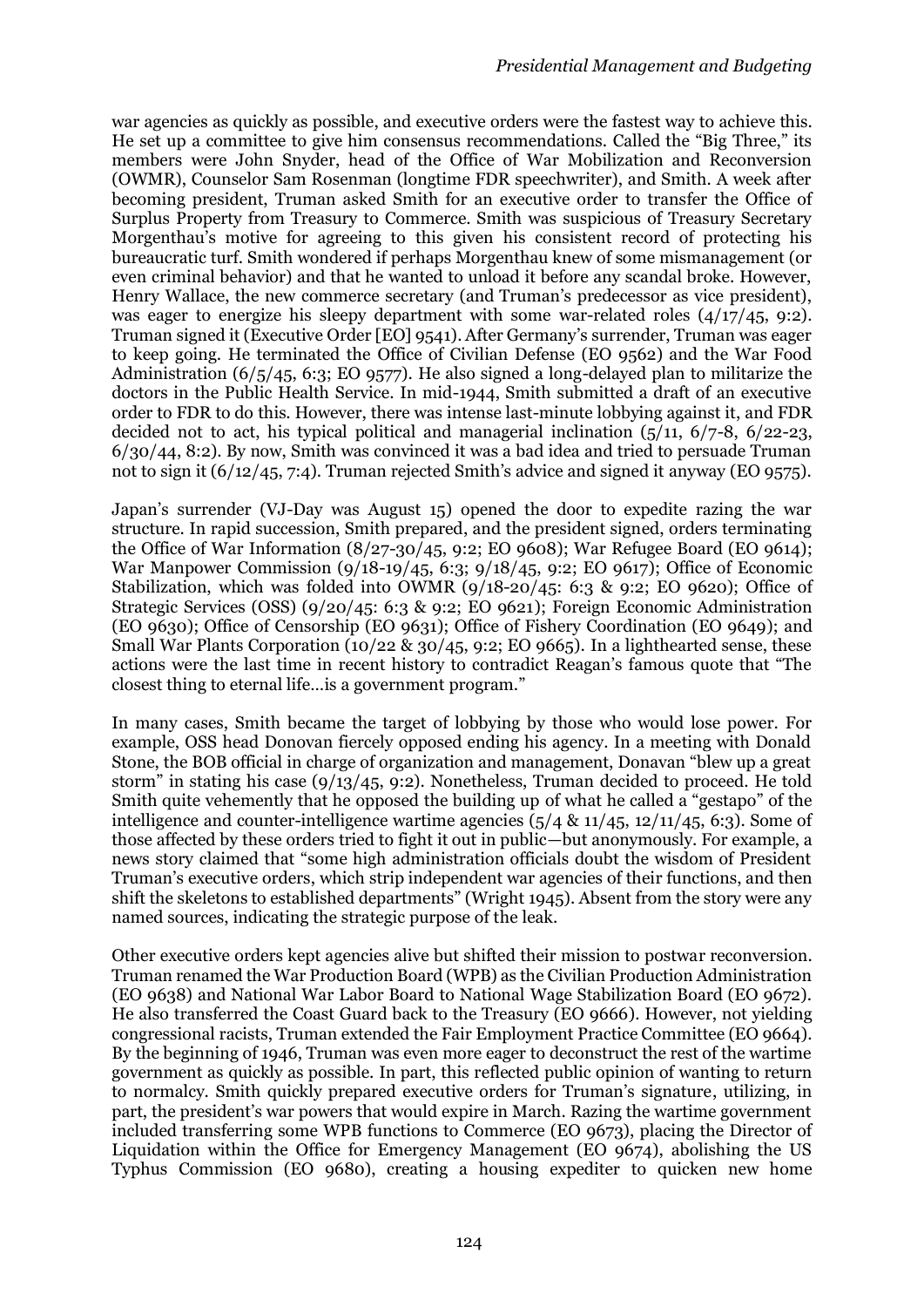construction for returning vets (1/11-18/46, 10:2; EO 9686), reorganizing war surplus disposal (EO 9689), abolishing corporations created by Rockefeller's Latin American office  $\left(\frac{3}{21} \& \right)$ 29/46, 10:2; EO 9710), terminating the Petroleum Administration for War (4/25/46, 10:2; EO 9718), and closing the War Relief Control Board (3/28/46, 10:2; EO 9723).

Not all executive orders went according to plan, however. When Truman signed the executive order abolishing OSS, he had not solved the rivalries between the legacy agencies involved in intelligence, including the State Department, Army, Navy, and FBI. The bureaucratic turf warfare came to a head in early 1946. Smith, almost accidently, discovered a draft executive order reorganizing intelligence on the president's desk, which had been snuck into the White House, bypassing Smith. It reflected the preferences of the military (Truman 1956, 57). Smith quickly called Truman's secretary and asked that the president not sign it until Smith could discuss it with him (1/8/46, 10:2). Smith told Truman that intelligence was overfunded, "with people falling all over themselves" (1/9/46, 7:3). He asked for more time to analyze the draft. Rosenman pointedly asked Smith (in front of Truman) if Smith wanted more time to study the budgeting aspect of the executive order. No, said Smith; he wanted to review "the intelligence aspects of it" (Truman 1956, 57). Smith noted that the draft ignored the problem of organization, much more than merely "a little matter of administration." Rather, structure was "the key to the problem in question, and whether or not it is properly handled makes the difference between success and failure in solving the problem." Bureaucratic compromises rarely resolved a problem, he felt. Instead, they usually protected the self-interest and rentseeking of the agencies involved. For example, Smith felt "there did not seem to be even a clear understanding of what kind of intelligence was being discussed"  $(1/9/46, 7:3)$ . Truman, impatient, agreed to a delay—but only briefly.

A few days later, Smith attended another meeting at the White House to move the issue forward  $(1/12/46, 10:2)$ . It became public when one of the agencies leaked information about the conflict to columnist Drew Pearson. Probably coming from the military, it pointedly depicted the state's intelligence director and Smith as the heavies who were blocking the resolution (Pearson 1946). Smith was discouraged by these developments, telling an ally, "the proposed solution was bad" but that "he can do very little at this point"  $(1/14/46, 10:2)$ . He apologized to Truman "about the way I had tackled the subject" but insisted that he was "being objective and impersonal" in his concerns. Truman generously replied no apology was necessary and that the final order "will be a lot better as a result of the argument" (1/21/46, 7:3). Truman eventually signed a directive (rather than an executive order) to circumvent potential legal challenges because executive orders could not supersede laws. The compromise created a National Intelligence Authority, a director of Central Intelligence, and Central Intelligence Group to coordinate the army, navy, and state (Truman 1962, 88-89).

Another proposed executive order reorganizing the Army and War Department largely came to naught (5/3/46, 10:2). Outgoing Secretary Stimson had submitted it to Truman for signature but, after talking to Stone, agreed to let Smith notify the president's secretary not to sign it—at least temporarily  $(4/11/45, 10:2)$ . Smith lunched with General Eisenhower (now Army Chief of Staff) and incoming secretary Robert Patterson and told them many of the elements of the draft could be accomplished by the secretary on his own. Truman was "pleased" that most of what Eisenhower wanted could be accomplished in "an unostentatious manner." Eisenhower had personally lobbied Truman to sign the executive order when Truman invited him for an evening cruise on the president's boat (4/29/46, 7:3). Truman was very solicitous of Eisenhower, fully aware of the general's hero status and of rumors that he might have presidential ambitions. Truman did not want to give Eisenhower any reason to be unhappy with him. Eventually, Truman signed a modest order to revise Army supply organizations (EO 9722).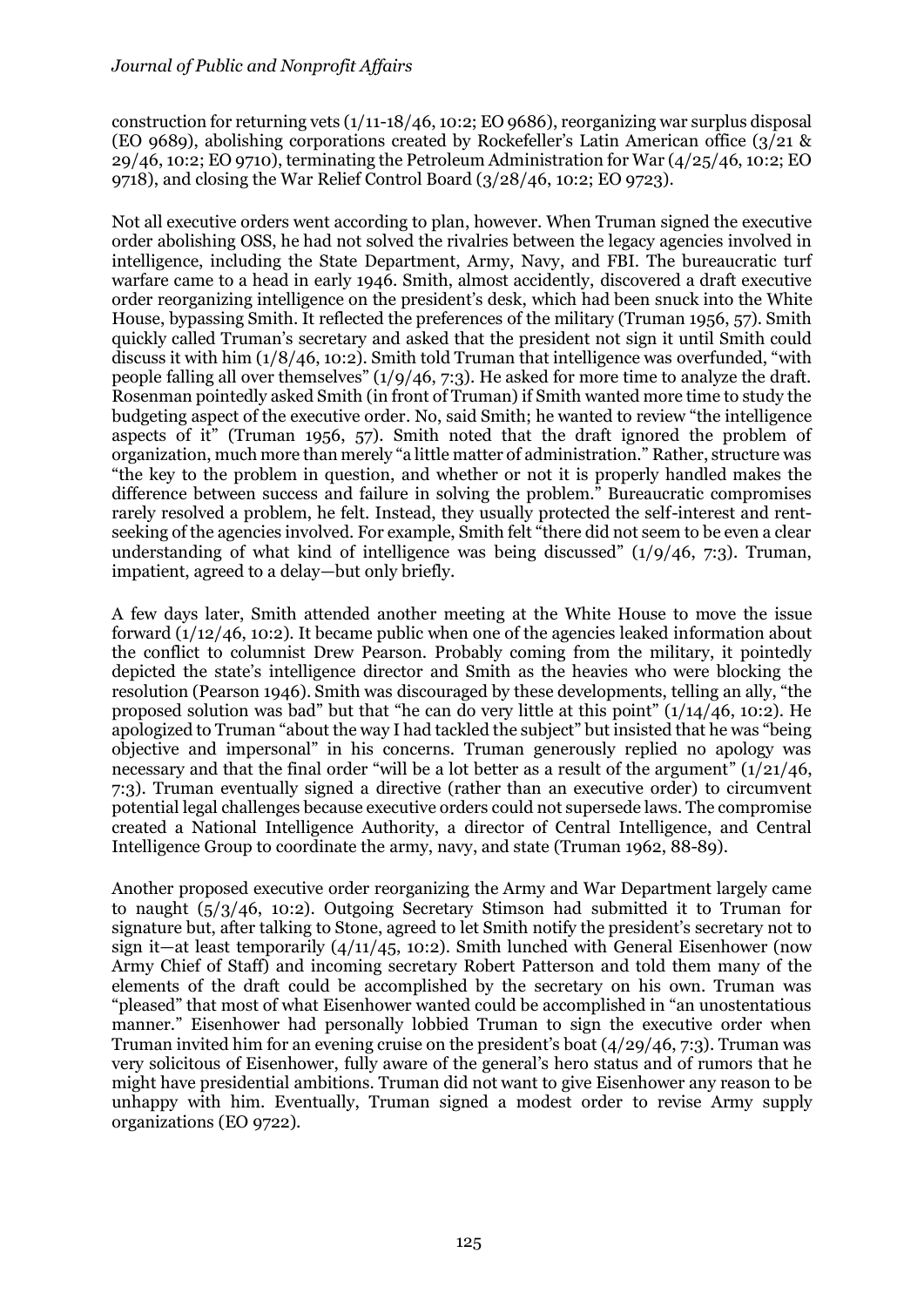# **Reviving Presidential Reorganization Powers**

Smith had long wanted Congress to renew the president's pre-war authority to submit reorganization plans to Congress subject to a legislative veto (by both houses). These powers expired at the beginning of 1941, but, after Pearl Harbor, the War Powers Acts gave FDR temporary wartime reorganization authority. Only a few weeks after becoming president, Smith asked Truman if he wanted to seek renewal of peacetime reorganization powers. When Truman expressed interest, Smith volunteered political advice on timing and legislative strategy. Smith reminded him of the expressions of "goodwill and support, which members of the Congress now showered on the President" right after FDR's death. Perhaps that could be exploited to pass a bill? "The President laughed and said, 'You are quite right'" (5/4/45, 6:3). Smith quickly drafted a presidential message to Congress and Truman issued it on May 24  $(5/16/45, 6:3; 5/16 \& 21/45, 7:4)$ , his first message to Congress as president (Pemberton 1979, 1). Smith then followed up with a bill draft that asked for permanent reorganization authority (unlike the two-year limit for FDR) and that no agencies be exempted from potential reorganization (unlike the long list of Congressional sacred cows excluded in 1939) (6/6/45, 7:4).

But then everything screeched to a halt because "opposition began at once" (Pemberton 1979, 33). The Senate version of the bill went to the Judiciary Committee chaired by the alwaysdifficult Pat McCarran (D-NV), no friend of public administration or presidents. (He had led the fight in 1940 against moving the regulation of aviation from an independent agency to the Commerce Department and, after Pearl Harbor, against moving civilian agencies from the capital.) On the House side, the bill was referred to the Committee on Expenditures in the executive branch, chaired by Carter Manasco (D-AL), another "leading doubter" of the idea (Associated Press [AP] 1945a). Then, AP printed an odd and unattributed story. Unnamed "congressmen" claimed Smith told them to delay consideration of the bill (AP 1945b). Smith was livid. He saw that a casual conversation with Manasco, requesting him to schedule a hearing, had been reconfigured by Manasco—on a not-for-attribution basis—into news. It made Smith look like he was undermining the president. Smith apologized to Truman saying, "I had not had quite so dirty a trick pulled on me at any time since I had been in Washington." Truman, not doubting Smith's loyalty and honesty, "assured me that I should not worry about it"  $(6/14/45, 6:3)$ .

Manasco, running out of dilatory excuses, finally convened a hearing with Smith as the president's spokesperson. Smith's prepared testimony covered only eight printed pages, while members' questions took up 44 (House 1945a, 13-64), a reminder of FDR's long hard fight to pass the 1939 law. Members had major concerns. Good management and effective public administration were not compelling reasons. They did not like that the bill might permit a president to create new cabinet departments; that a legislative veto would require a vote by both houses, rather than one; and that some favored agencies might be touched, with Manasco starting off the bidding with a list of 21 exempted agencies. Also, they did not like that some independent agencies might be brought under the umbrella of a cabinet department and that quasijudicial independent regulatory roles might be subject to presidential control. Press coverage of the hearing indicated how unwelcome the bill was. One noted that "President Truman may have as much trouble as did his predecessor in persuading congress he ought to have the right to merge, abolish or reorganize government agencies" (AP 1945c). Another said that Smith "faced a group unconvinced that any major change should be made, particularly if it involves taking away Congressional powers" (AP 1945d). A few days later, McCarran held a senate hearing. Smith testified for a broad bill. While some senators expressed reservations, the hearing was less negative (Senate 1945a, 36-58). However, special interest groups jumped in to protect "their" agencies. For example, the National Rivers and Harbors Congress wanted to exclude the Army Corps of Engineers from potential reorganization (AP 1945e). They won ("Senate adds," 1945).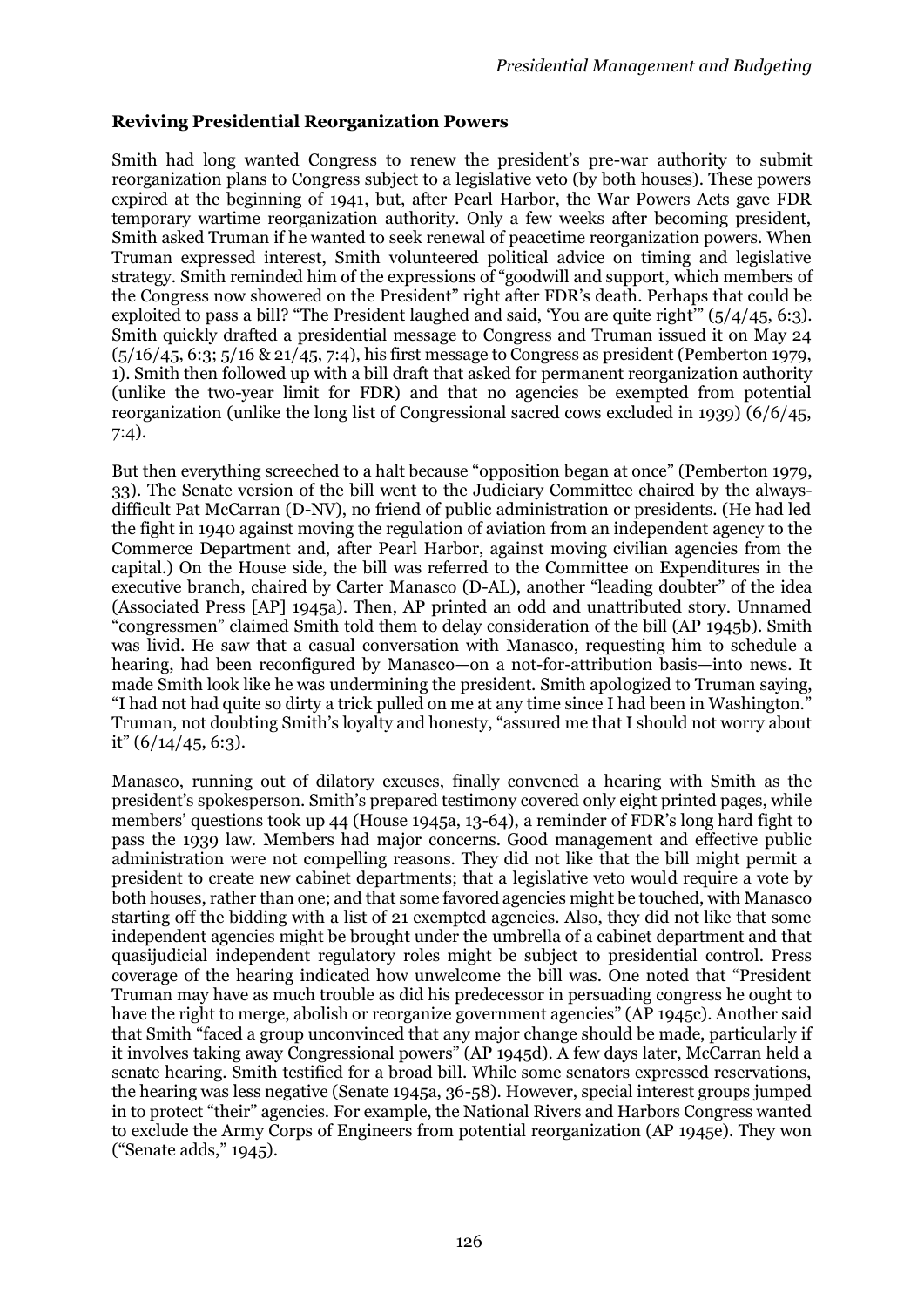The House Committee then reported a version that was relatively strong, considering Monasco's opposition. It would exempt only six agencies from the bill, required both houses to disapprove a reorganization plan, but set a sunset of July 1, 1948 ("Backs president," 1945). After it passed the House, Smith was pleased and hoped the Senate would pass it unamended (Ickes 1978, 10051). He did not get his wish. The Senate Judiciary Committee "sliced down to near half-loaf size today the broad authority" Truman wanted (AP 1945f). A legislative veto would require passage in only one house, 13 agencies could not be touched, changes in cabinet departments were restricted, and either house could send a plan back to the president for changes. This last feature was tantamount to the power to amend a reorganization plan instead of voting it up or down. Burton Wheeler (D-MT) opposed the bill outright. In a thinly veiled slam at Smith and BOB, he said, "You and I know the President can't and won't draft these reorganization plans. Somebody does it for him and nine out of 10 of these professional reorganizers don't know as much about what they are doing as do members of Congress" (AP 1945f). Good government simply had little sway in the hot-house politics of Capitol Hill. Smith got worried and sent a memo to a friendly senator on changes he wanted  $(11/1/45, 9:2)$ .

Impliedly, if they were not adopted, he would recommend a veto. But then, surprisingly, Truman suddenly received support for a strong version of the bill from an unexpected quarter: Senator Harry Byrd (D-VA), a conservative who opposed the 1939 Reorganization Act, admitted "he 'had changed his position' from relying on the Congress to initiate reorganizations. He declared that "only hope" of reorganizing "our vast and growing bureaucracy" lay in a president. When minority leader Taft (R-OH) pressed him if FDR's reorganizations had saved any money, Byrd replied that "I think Mr. Truman is far more economy-minded than the late President Roosevelt ever was" ("Byrd backs," 1945). The amendment Byrd introduced during the floor debate helped strengthen the relatively weak committee version. He also flagged another loophole, the blanket exemption for any agency having any "quasi-judicial powers." Most agencies had this, even if it was minute relative to their operations (AP 1945g). In the end, both houses passed a version that exempted 11 agencies, banned changes to cabinet departments, expired in April 1948, and required both houses for a legislative veto (AP 1945h). To press for the conservative goal of using reorganization to cut spending, the act stated the "expectation of Congress" that each reorganization plan would cut administrative costs by 25%. When he signed it on December 20, Truman said he wanted reorganizations to, among other things, save money, but that "I do not consider it probable that we will generally save as much as 25 percent, as suggested by the act." Truman announced that he was directing Smith to begin implementing the law by soliciting ideas from departments and "to take the lead" in drafting reorganization plans (Truman 1945).

At first, Truman was eager to move. *The Washington Post* quickly reported that BOB was ambitiously seeking to develop "a large-scale shifting and grouping of government functions" (Kluttz 1946a). Smith suggested a choreography for reorganization plans. The first few should be relatively noncontroversial. Then to submit ones that were more controversial. Truman agreed but, knowing Congress and the effectiveness of special interest lobbying, he reminded Smith "anything we propose will be fought about." In that case, even the early plans should be "something worth fighting about"  $(12/19/45, 6:3)$ . In February, Smith sent Truman a memo on how he wanted to proceed (2/8/46, 7:3). Truman marked it up in pencil. Smith and Appleby could not decipher Truman's handwriting and gamely told him his scribbles "were not clear to us" (3/7/46, 7:3). Smith and Truman agreed about creating department-like entities for welfare and transportation to finesse the ban on creating cabinet departments. In early April, Smith presented Truman with several drafts (4/9-10/46, 7:3). However, a few weeks later, Truman got cold feet. Congress was "generally obstreperous and recalcitrant and inclined to go out of its way to cause him all the trouble possible" (4/29/46, 7:3). In particular, he decided to postpone reorganizing the Civil Service Commission (5/2/46, 7:3). Smith tried to revive the president's interest by emphasizing that it was easier to pass reorganization plans than laws (5/3/46, 8:3). Smith later confessed, "We had begun to think that he [Truman] had decided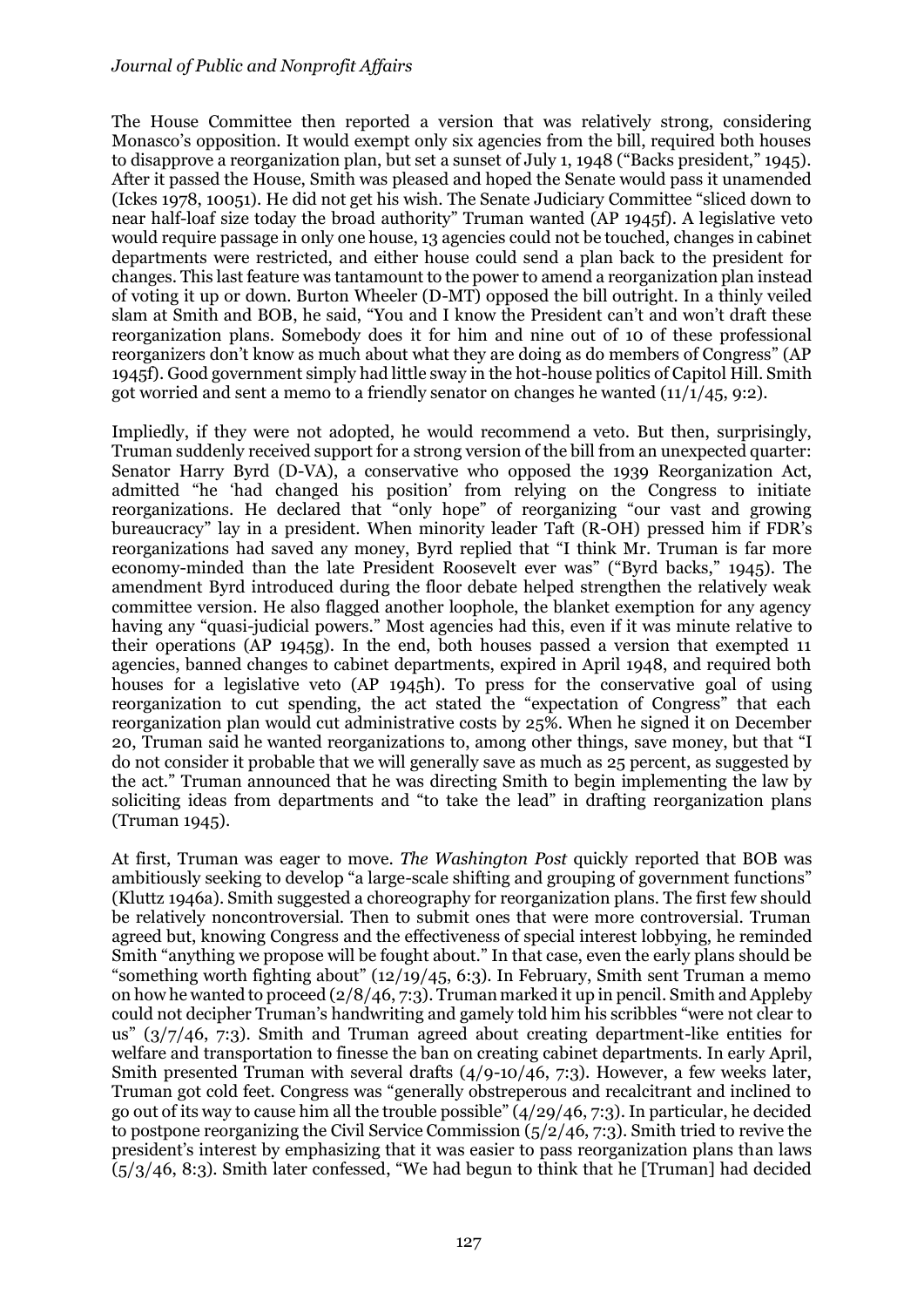to send up none of the plans"  $(5/16/46, 7:3)$ . Stone told Smith Truman's inaction was making it very hard "to hold up the morale of the staff working on the reorganization orders" (5/1/46, 10:2).

But Truman's view suddenly changed in mid-May, wondering if good government might be an appealing political issue. He asked Smith for the paperwork for three reorganization plans; he wanted to announce it at the soonest press conference  $(5/15/46, 7:3)$ . Smith briefed Truman over the next two days  $(5/15-16/46, 7:3)$ . Plan 1 contained some omnibus and miscellaneous changes, but its central element was recreating FDR's wartime National Housing Agency into a permanent independent entity of the same name. Plan 2 moved more health and social service entities to the Federal Security Agency (FSA), making it a health, education, and welfare department in all but name. Plan 3 also contained dozens of minor matters that Smith considered relatively noncontroversial.

Smith testified in favor of the three plans at a House hearing in mid-June. He was under attack from the start. Conservatives focused on cutting spending, but Smith was unable to document it beyond generalities. They were not interested, i.e., improving management was a means of cutting spending in the long run or of more effective spending. Another line of attack considered if the plans cut any functions now performed by the executive branch. Smith said largely not; these were transfers of functions. Parrying, he said that, as long as Congress assigned a function to the executive branch, there was a need for money and organization to implement it. If Congress wanted to cut functions, then a repeal was required (House 1946a, 71-73). Another line of attack was why had he not consulted with the business and industry groups that had the most interest in a particular change? Smith tartly replied, "It does not happen to be my business as Director of the Budget to consult people outside about these matters. I have some limitations which I must observe" (66). As for opposition from special interests, Smith said that, with every reorganization, "people get jittery, they get scared, they see all kinds of skeletons in the closet." He admitted he was sounding like a "practical psychologist." Still, he was accurately portraying the asymmetry of reorganization politics. The beneficiaries of the status quo had enormous incentive and leverage to oppose change, while public administration professionals could only argue for a principle that "there is something to improving arrangements in organizations" (72).

The most opposition was to the National Housing Agency. From the right, the attack came from the housing industry, which claimed that the public housing branch of the agency would dominate the culture and policies of the agency—making it anti-business. Smith conceded that this was accurate based on funding because it ignored the very large impact of the credit functions of housing programs undergirding private housing because those were not based on annual appropriations. From the left, the criticism was that the agency "is dominated by the private [housing] interests" (60). The hearing was a synecdoche for the politics of apolitical public administration. Eventually the House vetoed all three reorganization plans.

Now attention shifted to the Senate. At a hearing, McCarran let committee counsel J. G. Sourwine take the lead, and Smith "was subjected to close questioning" ("Legality," 1946). Some of his questions made the point that, although BOB had solicited ideas from all departments and agencies, its final plans were not limited to those from the agencies. This implied BOB was unresponsive to departmental requests and that it did not confer back with agencies before submitting drafts to the president. He also persisted in trying to get Smith to name names. He wanted Smith to identify which BOB officials were in charge of preparing the plans. Smith ducked, saying many in the agency were involved, perhaps as many as half of all staffers (Senate 1946b, 30). (The rest of the story occurred after Smith left. The Senate did not veto Plans 2 and 3 but concurred in the House veto of Plan 1 on housing [Pemberton 1979].)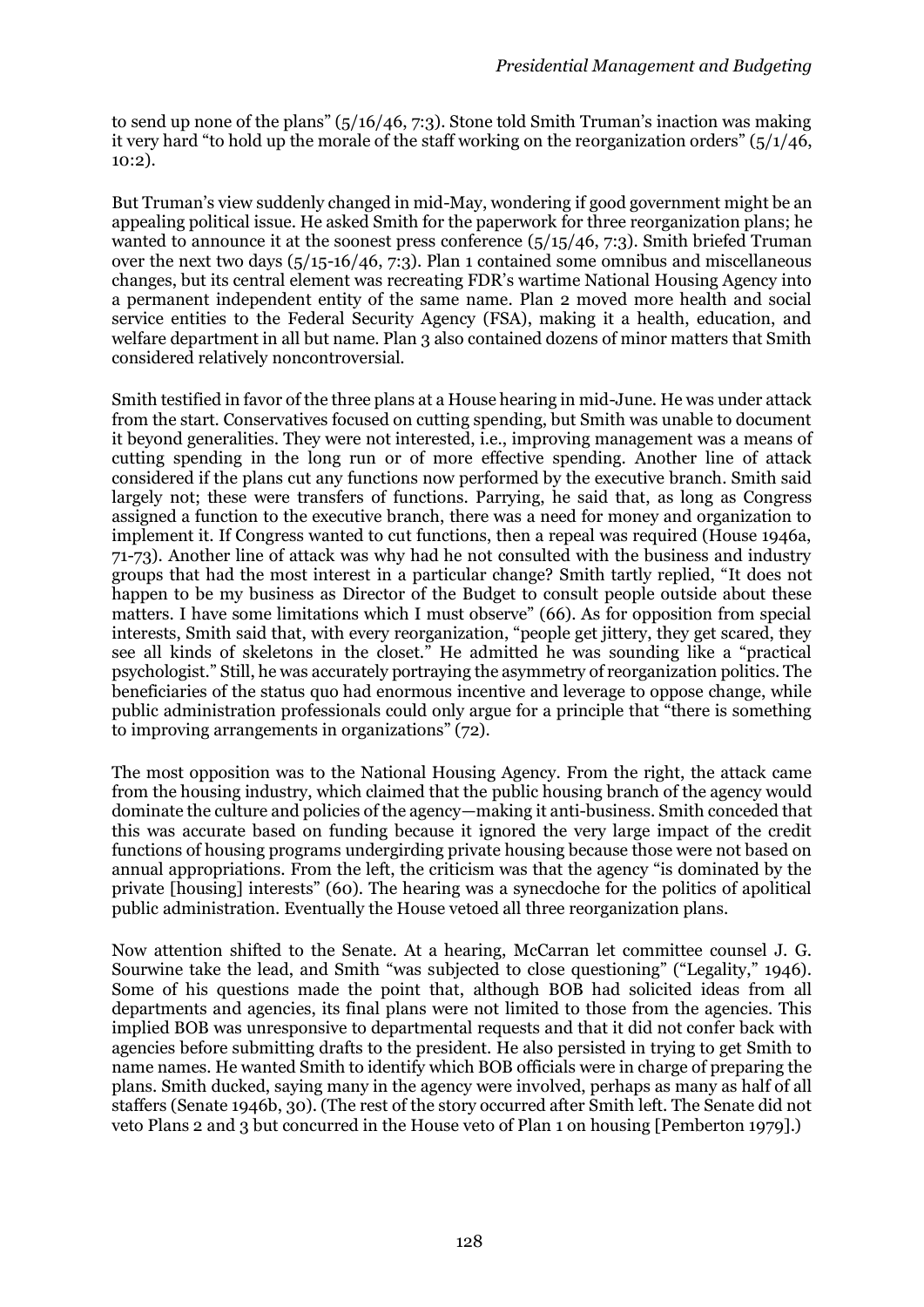## **Truman's First Budget, FY 1947**

The FY 1947 budget cycle began in the summer of 1945 when Smith distributed to departments and agencies guidelines for submissions  $(7/13/45, 9:2)$ . Only a month later, VJ-Day made them outdated. In mid-August, he issued revised instructions (8/17 & 21/45, 9:2). In October, Smith asked Truman how much he wanted to be involved. Smith had experienced how much Roosevelt enjoyed budget decision-making in the pre-war years, followed by near-zero involvement in his later years. Smith told Truman he would soon "begin to present to him a good deal of material on the new Budget, and that this would probably be rather burdensome. He [Truman] said not to worry about it, adding that he liked to get rather deeply into the business of the government and that he would be prepared to devote whatever time was necessary" (10/30/45, 6:3). Smith brought his first passel in November. For each agency, he shared with Truman the bureau's recommendation along with highlight memos summarizing key points. "The President went over these memorandums. In some cases, there were brief discussions of the points. …After this discussion, the President O.K.'d the budgets as submitted. He asked that I send him copies of the highlight memorandums so that he might have them on his table near his bed, as he wishes to get the departmental picture thoroughly in mind"  $(11/9/45, 6:3)$ .

Now their meetings became more frequent and the issues more important. They talked extensively about the USDA budget, which was complicated financially and had embedded in it many policy decisions. "The President seemed to think that our disposition of the policy issues was reasonable, and he approved the budget without change." Regarding protests already coming in from the Maritime Commission about its budget, Smith admitted, "It was a case of our guess against theirs." Truman said that, when his committee investigated the commission's wartime spending, "He was shocked by the lack of business methods in the administration" of the agency; therefore, he rejected the appeals and upheld BOB (11/23/45, 6:3). The next meeting covered the Justice Department's budget. "The President did not ask many questions, and he O.K.'d the budget." Then, Smith raised the awkward issue of BOB's own budget. He said he was recommending an increase of half a million dollars and then paused to let Truman decide the issue. Truman did not hesitate. "The President then said, 'I readily approve your budget request. I doubt that it is enough. Let's take some time before too long and go over the whole situation" (11/28/45, 6:3). On December 5, "The President passed on the budgets of remaining agencies by reading over the highlight memorandum and O.K.'ing them with very few comments. He did speak about the magnitude of the job facing us in the Veterans' Administration and about the struggle over some of the projects in War [Department's] civil functions" by the Army Corps of Engineers (12/5/45, 6:3). At their last meeting on agency budgets in mid-December, they talked about a USDA protest on cuts in administrative expenses. Smith was looking to Truman for a decision or, at least, guidance. But Truman simply "left it up to me to make such adjustment as seemed desirable." Smith told him that when cabinet secretaries complained to the president, his general inclination "was trying to make adjustments which would recognize the judgment and responsibility of the operating people [i.e., line administrators] and which would also relieve the President of Cabinet members who would undoubtedly" complain. Truman reassured Smith of the confidence he had in BOB's final decisions. Smith was gratified by Truman's "gracious remark"  $(12/11/45, 6:3)$ .

The last step involved drafting the president's budget message. At this point, Truman had been president for about seven months and generally maintained FDR's precedents. To begin, Smith and Appleby presented the tentative topline figures for the budget. Truman directed them to prepare an "honest" budget that was significantly unbalanced (such as including a loan to the UK) rather than a "politic" one (omitting the loan and other items) that falsely made it look nearly balanced  $(12/19/45, 6:3)$ . Otherwise, he was content to let them proceed as they had with FDR. They came back with a relatively polished draft in early January. Smith suggested that Truman read it aloud, as FDR used to. That would help assure that key details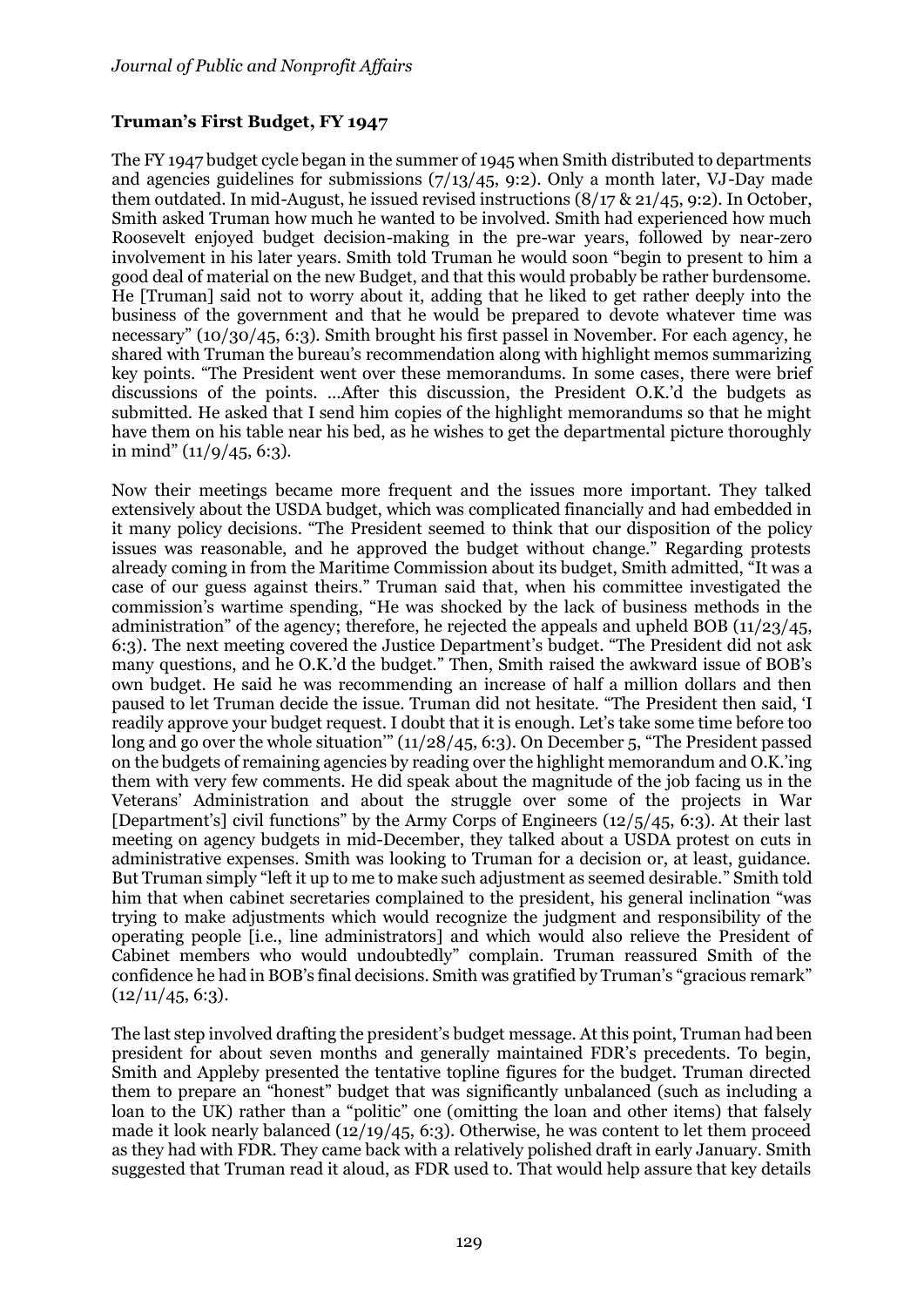conformed with Truman's views. Truman did that and provided modest feedback, including on public works and education policy (1/4/46, 7:3). Now, Rosenman worked on polishing the message (1/11/46, 10:2). The new treasury secretary, Fred Vinson, raised several last-minute objections, paralleling Henry Morgenthau with FDR. Vinson asked that the budget message omit all discussion of taxes and revenues and submitted wholly different revenue estimates than BOB's. It culminated in a shouting match in the Oval Office, with Vinson doing most of the shouting. Vinson seemed oblivious to Truman's own assessment of the politics of this budget as well as Truman's not-too-subtle hints that he was agreeing more with Rosenman and Smith than Vinson. Smith was shaken by how Vinson treated the president (1/15/46, 7:3). The next day, he sent a memo to Truman about tax policy but mentioned that the meeting "has troubled me considerably," not just for its atmosphere but also for the "fundamental issues" of deciding on taxation in the immediate postwar years (1/16/46, 8:3). When the budget was completed, Truman maintained FDR's precedent of holding a budget briefing for the White House press corps. He led the meeting that lasted about an hour (1/19/46, 10:2). During the briefing, Smith and Appleby answered some of the more detailed matters (Truman 1962, 24- 36). Truman later told Smith he was pleased with the session (1/21/46, 7:3).

Once Truman sent the budget to Congress, the annual review of BOB's own budget request began with a hearing by the Independent Offices Subcommittee of the House Appropriations Committee. The new chair, Joe Hendricks (D-FL), claimed there was duplication of activities between agencies. What was BOB doing about it? Smith politely asked, "What sort of duplication?" Hendricks replied that the head of an unnamed agency "was simply gathering information from two other constituent agencies and coordinating that information." Smith said he would be glad to look into it, but that BOB was active in overseeing federal statistical activities, and he thought it was unlikely (House 1946b, 29-30). Hendricks may have been confusing the act of collecting original statistics with an agency seeking statistical information held by another agency. Smith had a more productive exchange with George Mahon (D-TX) on the budget process. They talked about the respective roles of Congress and BOB, with Smith acknowledging the need for a closer relationship, and Mahon conceding that BOB had a better capability to oversee budgeting than Congress. Looking forward, Mahon asked Smith which areas Smith was hoping to focus on. Smith suggested grants-in-aid, subsidies to airlines (through airmail rates), and collection of delinquent taxes (36-40).

The House declined to fund the net increase of about \$400,000 for BOB that Smith and Truman had requested and made a further decrease of about another \$400,000. Smith had no choice but to appeal for restoration of such a significant cut to his long-time nemesis, Senator McKellar. McKellar began the hearing with his usual truculent tone but quickly excused himself to participate in the Southern filibuster against the Fair Employment Practices Committee. He handed the gavel to Theodore Green (D-RI) who sidetracked the discussion to congressional staffing and borrowing staff from executive agencies (Senate 1946a, 28-36). Quickly adjourning the hearing after discussing this ancillary subject, Green neglected to give Smith the routine opportunity of a testifier to submit a prepared statement for the hearing record justifying restoring the funding denied by the House. Smith returned to his office frustrated  $(1/30/46, 10:2)$ . The next day, when he met with the president, he reported on the hearing "in a depressed manner and with a doleful tone. …I pointed out that I thought I had done everything I could do, although I felt singularly inadequate as a salesman in the face of the results." Truman said he would do what he could to help and generally tried to buck up the morale of his budget director  $(1/31/46, 7:3)$ . However, the version approved by the Senate Appropriations Committee was mixed news. It restored funding to FY 1946 levels, but—reflecting McKellar—banned field offices. Truman again promised to help and a friendly *Post* columnist tried to draw attention with sympathetic coverage (Kluttz 1946b; 2/8/46, 7:3). When the bill went to the Conference Committee, Mahon strongly advocated for BOB  $(3/19/46, 10:2)$ . In the end, Smith got a modest increase (about \$200,000), and the ban on field offices amended to opening new ones (60 Stat. 61). (Smith had been hoping for two more.)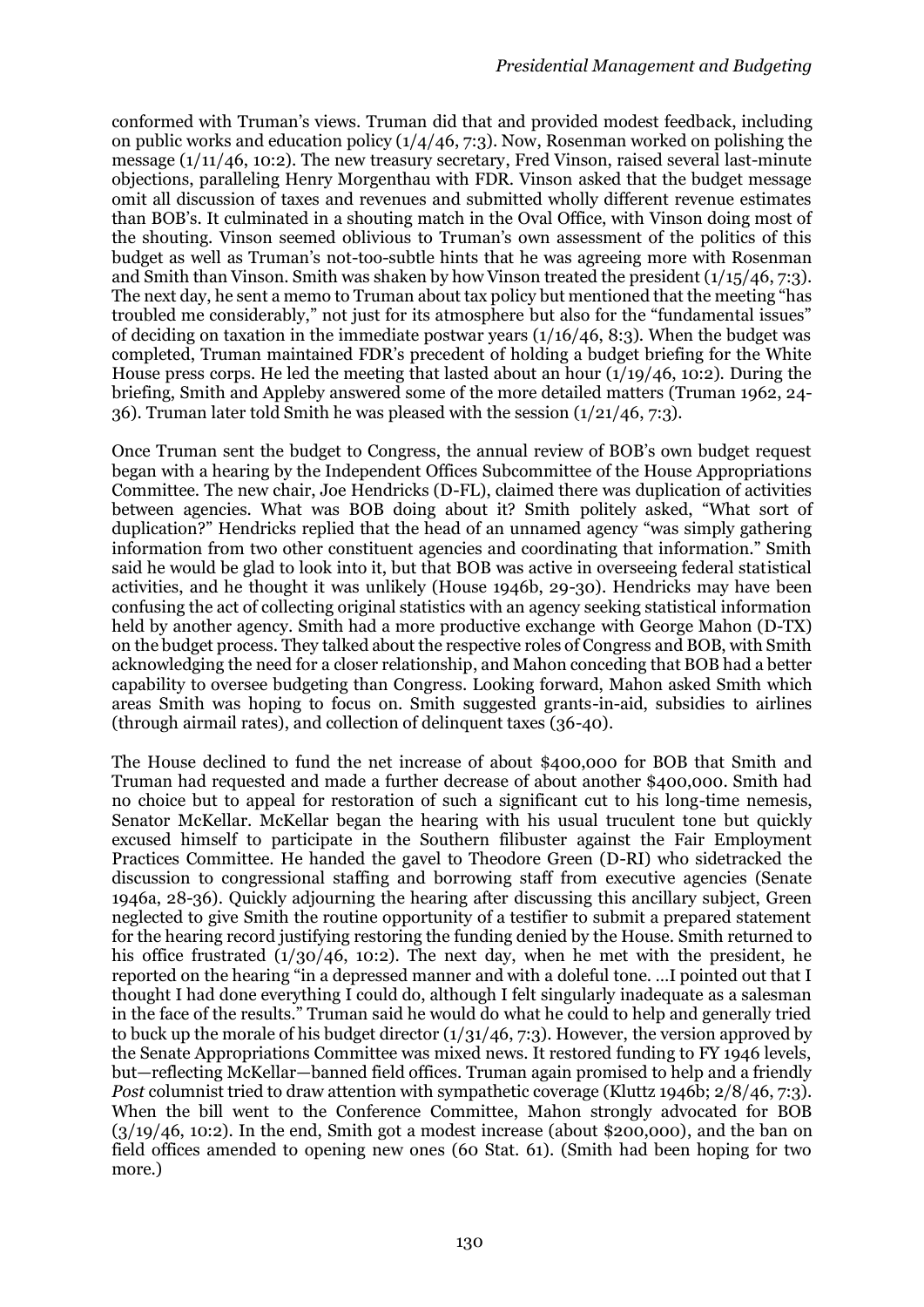## **Tutoring Congress on Good Public Administration**

Smith was unusually proactive on Capitol Hill because most of the big issues of structure and policy had been deferred during the war. For example, there was support for unifying the military after the war and, from democrats, for economic policymaking to prevent a postwar recession. The reconversion period was the window for action.

## *Organization of Congress*

In retrospect, 1946 was a pivotal year in Congress's oversight of public administration. One key action was inaugurating "legislative-centered public administration" with the passage of the Administrative Procedures Act (Rosenbloom 2002). (FDR had vetoed an earlier version, and, by a close vote, the veto was upheld.) Another key action that year was the recognition that the structure of Congress was outmoded and needed reform for the postwar world. The Joint Committee on the Organization of Congress was bipartisan, with an equal number of democratic and republican members. Somewhat surprisingly, Smith was invited to testify on reorganizing Congress. Its staff director, George Galloway (loaned from the Library of Congress), invited Smith to present his views  $(5/8/45, 9:2)$ . The member presiding at that hearing said, "because you work with all phases of the Government, we would very much like to have you…give us the benefit of whatever suggestions you wish to make" (Congress 1945, 669). Smith had prepared an extensive statement that covered the horizon of good government reform. He drafted it with the assistance of several BOB staffers, including political scientist V. O. Key (5/14 & 28/45, 9:2).

Smith called for reorganizing the jurisdictions of committees—but not in order to parallel the (current) structure of the executive branch. Rather, he suggested they be organized by subject or policy area, such as water resources. That would be a way to assure legislation would create consistent and comprehensive federal policies, regardless of the agencies involved. He also recommended term limits on committees to prevent overspecialization and excessive influence by a handful of members, consolidating annual funding for the federal government into a single bill, and expanding the bill to include revenue. For committee staffing, he proposed a central staff that would be a general pool to provide experts to committees. Finally, he called on Congress to focus on policy—not on administrative minutia (Congress 1945, 669- 85). An indication of his standing as a (relatively) nonpartisan expert came during the hearing when two committee members, a conservative democratic and a republican, complimented him (684-85).

## *Full Employment Economic Policy*

In 1944 and 1945, Smith had established himself as one of the administration's spokespersons on postwar economic planning and macroeconomic policymaking. Smith worked with Senators James Murray (D-MT) and Robert Wagner (D-NY) to draft the Full Employment Act of 1945; he also coordinated testimony by executive branch officials (3/12 & 6/8, 9:2). He was seeking to promote what could be seen as a peace dividend. He asserted that the sharp reduction in federal spending and the demobilization of draftees would not cause a recession or even a depression, even though traditional business economists were predicting that. When Smith appeared on August 30, he tried to focus on principles, such as the need for the federal government to enact policies to promote full employment, the respective roles of the president and Congress in pursuing full employment, and that the annual federal budget be crafted toward accomplishing full employment (Senate 1945b, 676-705). He spoke with assurance on economic matters, such as avoiding "the twin dangers of inflation and deflation" (676), the phenomenon of "'frictional' unemployment" during major changes in the economy (677), "debt management" (682), "the 'tool chest' of government policies" that were available to the federal government (681), and the fundamental changes in the national economy over the past decade that had shifted from "slower moving phases" to one that "is more volatile" (698). He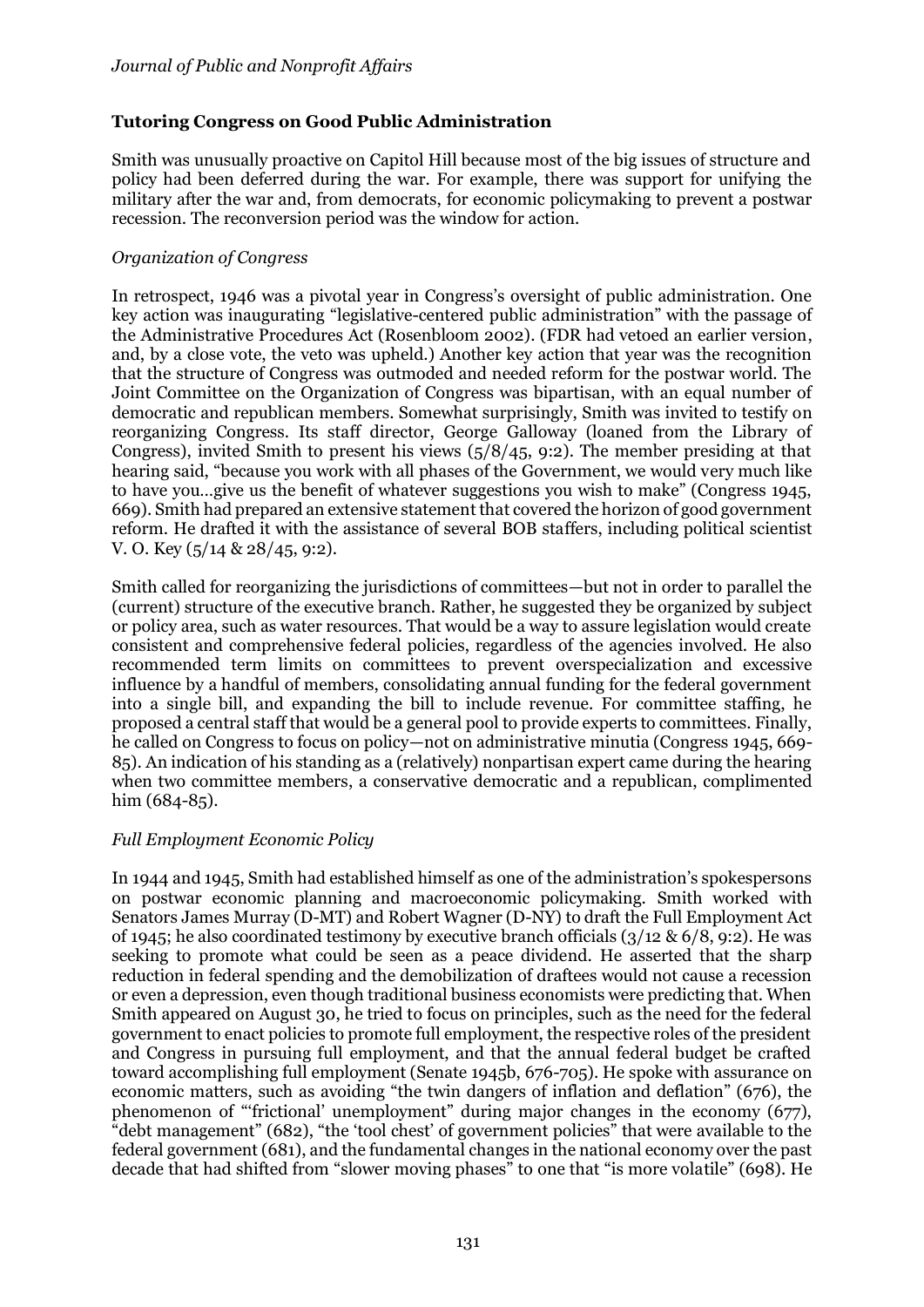endorsed requiring an annual presidential message aimed at achieving full employment and creating a joint congressional committee to oversee this goal. Without ever saying it explicitly, he was hoping that BOB would be designated as the fulcrum for presidential economic policy.

Senator Taft (R-OH) intensely cross-examined Smith. A consistent conservative, Taft supported an unfettered business-based economy and opposed big government, including deficit spending, economic stimulus, federal controls over the economy, and government planning. Smith stayed on message, sticking to generalizations. However, at one point, he replied to Taft that "I think a good deal of damage has been done by the rumors and the arguments that the Government is going to the left or to the right. Sometimes it is merely blowing up in the middle" (702). Demonstrating his comfort at testifying at congressional hearings and his sense of humor, a senator lightheartedly asked if he agreed with the definition of a statistician as a person "who draws a mathematical, precise line from an unwarranted assumption to a forgone conclusion." Smith replied, "Since I must rely on statisticians, I prefer always to be in their good graces" (703).

The House version had been referred to the Committee on Expenditures in the executive branch. Smith asked to testify, and Chair Manasco accommodated him (House 1945b, 58). Manasco and leading republicans on the committee pressed Smith repeatedly and extensively about antibusiness dogmas that they claimed were baked into the premises of the bill. Smith tried not to be pinned down, not to be baited into in wildly speculative answers, and to keep to the contents of the bill (58-103). His testimony lasted four hours, which he described as "grueling"  $(9/25/45, 9:2)$ . Manasco was, again, against this bill and trying to defeat it indirectly. His tactical gambit was to suggest that the president's next budget, due in January, include a "trial" version of what a full employment budget would look like. Maybe that would alleviate some concerns, he innocently suggested (101). Smith, seeing the obvious trap as a way delay the bill, did not commit to doing that. No naïf when it came to political tactics, he finessed the trap by sending a memo to the committee two weeks later. He attached a BOB memo on "Estimate of Unemployment in 1946" and claimed this fulfilled Manasco's request. He emphasized that his statistics were "made in consultation with various statistical agencies of the Federal Government," thus preemptively rebutting likely accusations the memo was only based on BOB's own statistics (103-04). In the fall and early winter, Smith continued working with supporters of the bill to refine it and deal with newly raised issues and problems (10/23/45, 9:2). In particular, Smith opposed creating a federal commission for pursuing full employment or even an interdepartmental cabinet committee. The duty should be vested in the president, he said. If Congress insisted on assigning a department to be the lead, he vehemently opposed giving it to the treasury, a preternaturally conservative department. Smith also emphasized the bill deal with the "administrative side" of the policy. Otherwise, it "will fail solely because it cannot be adequately administered"  $(12/17/45, 9:2)$ .

## *Science Research*

One of the most intensely fought policy battles in the postwar era was the organization and control of scientific research (Kevles 1975; 1977; Price 1981; B. Smith 1990). Both sides were jockeying for position before VJ-Day. In November 1944, Vannevar Bush, head of the wartime Office of Scientific Research and Development (OSRD), asked Roosevelt to sign (on the spot) a letter Bush brought, which directed Bush to recommend postwar science policy and organization. Smith protested vehemently to FDR for signing it. The fight picked up in intensity with Truman. In part, the fight was over who would control research and federal funding: scientists or government? Another was control over military-oriented research: scientists or the military? Other issues crowded in but were essentially the same. Who should decide declassification of research? Should a corporation that conducted federally funded research be able to patent its discoveries or were they in the public domain? In all, this was a classic example of rent-seeking by outside interests for permanent control over "their" federal agency (Raadschelders 2020, 231-37).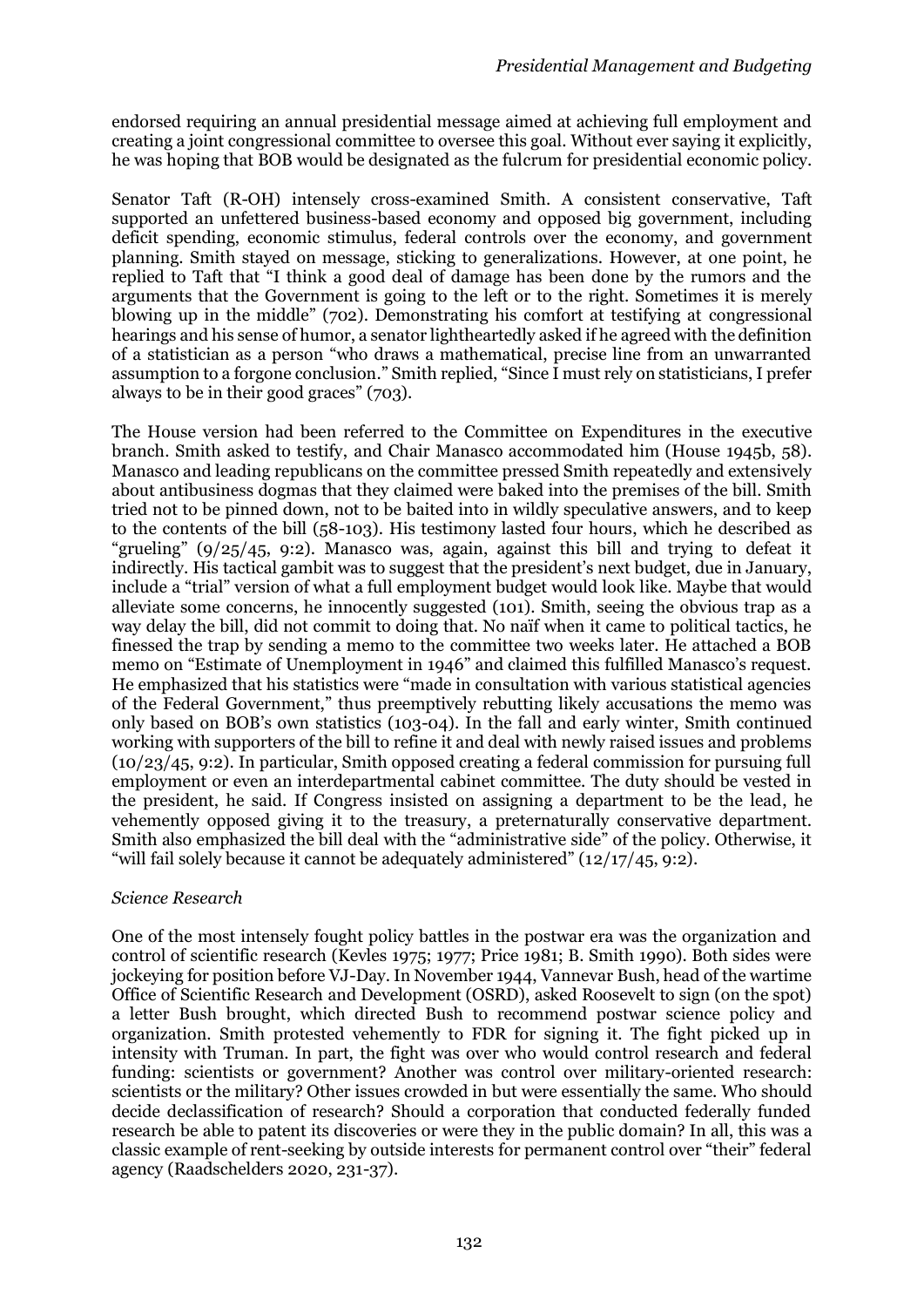## *Journal of Public and Nonprofit Affairs*

The number of meetings and phone calls that Smith had regarding these interwoven issues indicates the importance of the fight. From April 12 through August, it came up on 26 days (4/13-8/27/45, 9:2). For example, in a conversation with Commerce Secretary Wallace, "Smith was thoroughly alarmed about the fascist-minded proposal of Vannevar Bush…to set aside \$100 million for research which would not go through regular Congressional channels. The more Smith talked about this the more alarmed he became" (Wallace 1973, 438).

Smith was inflexible on the principle that science was no different from anything else: It should be managed by an administrator appointed by and accountable to the president. It should be in government—not autonomous or quasi-private. The manager of a national science foundation should not be appointed by a board of scientists. Rather, the board should merely be advisory to the CEO and the president. To be sure he was reflecting the new president's views, Smith brought him a draft executive order giving power to declassify scientific research to a civilian agency (OWMR) rather than an entity controlled by scientists. Truman signed it (EO 9568). Next, Smith suggested keeping OSRD alive after the war ended, so that Congress (or the president) would not be stampeded by scientists. Truman agreed. Finally, Smith prepared presidential letters to the secretaries of war and navy stating administration policy on military research "must at all times be lodged solely with the framework of the government" rather than controlled by the National Academy of Sciences. Truman agreed and signed them, saying, "We cannot let this outfit run the Government," i.e., scientists accountable to no one  $(6/8/45, 6:3)$ .

At a showdown summit meeting, Smith said that scientists were not "a special breed with special consciences and special intelligence." He insisted that science policy, research, funding, and organization be managed according to the same management principles applied throughout the executive branch. Finally, he opposed developing any compromise position based merely on the interests present at that meeting because "so many of the interests in the field of research were not even represented" there  $(8/27/45, 9:2)$ . The culmination came during Senate hearings in October. In preparation for his testimony, Smith confirmed that Truman "supported a director and an advisory committee, rather than a board, to administer the research foundation, and the President said that he had" (10/5/45, 6:3). BOB staffer Don Price helped draft Smith's statement (10/1 & 10/45, 9:2).

Smith's testimony was probably the most concise summary of his public administration principles (Senate 1945c, 95-112). A federal science agency "should be so organized that it will be fully responsible to the President and the Congress." It "must be a part of the regular machinery of government" and operated "through its own responsible agency, not by delegating the control of the program and turning over the funds to any non-governmental organization" (97). Furthermore, the agency should be headed by an individual, appointed by the president, possessing full administrative powers, and subject to removal. A science advisory board should not have management powers and should not appoint the agency director. If a board had control over an agency, then should a president be unhappy with a policy or appointment, "It would be much more difficult to determine which board members were responsible" (100). Regarding boards, "My conclusion on that comes out of some 25 years of experience in Government and Government agencies and observation of how boards in the Government work. If there is one thing that we have learned in Government administration over the years, it is that we should get away from boards. …I think the most successful formula we have been able to devise and which experience supports is the single administrator with an advisory board. … I don't wish to be unkind, but I would not give advice on the theory and application of the atomic bomb. I have no hesitancy, on the other hand, in giving advice in the field of public administration. I think that we have learned something about that, and that it also has some of the attributes of science. I feel it is my duty to keep the scientists from making a mistake in the field of public administration" (103-04).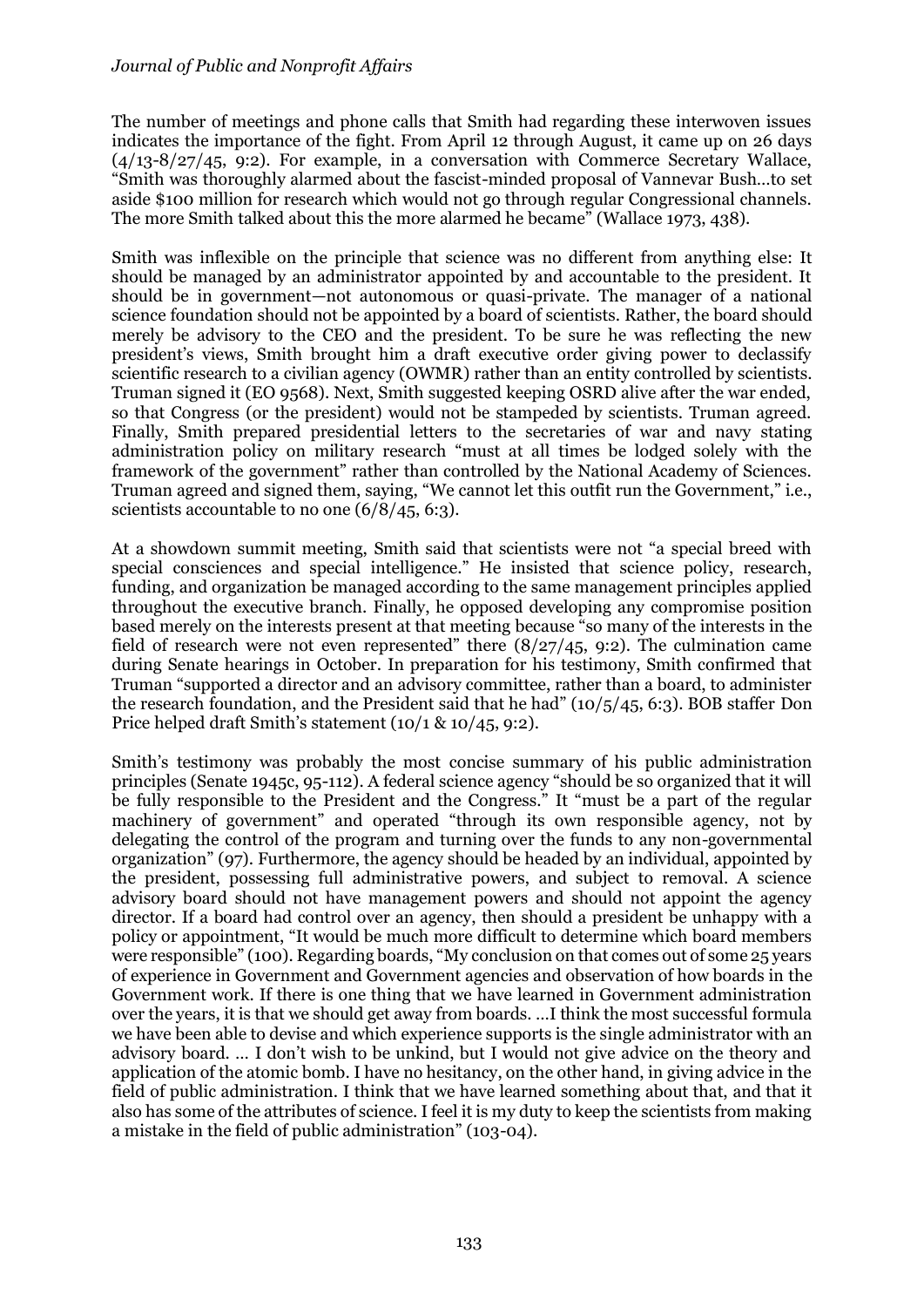When the senators gave him an opportunity to rebut Bush's argument that a science board control this quasi-autonomous entity, he said, "I regret very much, frankly, as Director of the Budget, that the subject of what we do about research gets into the position of the scientists telling us how to organize the Government, because I think that is one area in which their competence doesn't meet the situation. I think a serious mistake would be made and we would deny all our experience in administration if we set up the other type of organization" (108). He kept hammering at the relationship between a board and agency manager. "If you divested the board of administrative responsibility, then you must divest the board also of responsibility for appointment of the director, because I would conceive that as being administrative responsibility" (109). He conceded that science might be a slightly different kind of subject from traditional governmental activity—but not that different. "I think you have here, yes, a slightly different kind of problem, but not one which justifies, in my judgment, throwing overboard what has been learned in the field of public administration. There is nothing here at all very unusual to deal with, from an administrative point of view" (110-11). He reminded senators that the USDA's research arm was headed by a single administrator, responsible to the secretary, and that its research was nonpareil (99). Smith also testified in support of free and open publication of research results and precluding them from private patenting. "The results of such research should be devoted to the general public interest, and not to the exclusive profit of any individual or corporation." As a general principle, science should be "brought into the main stream of public affairs" rather than "for it to grow in a state of irresponsible detachment" (102). He wanted "to keep them [scientists] from making a mistake in the field of public administration" (111).

## *Federal Corporations*

Federal corporations, usually in the lending or credit fields, operated akin to private corporations. Notwithstanding the significant volume of their portfolios, they operated largely outside the oversight of a president, BOB, or Congress. Smith testified in favor of extending fuller governmental oversight, including BOB examination of its annual budget requests and operating programs. He said, "I have been concerned about the lack of general supervision and control of corporations" (House 1945c, 138). Asked to comment on the multiple objections to the legislation by these corporations, he echoed some of the points he had made regarding the claims of scientists for autonomy. "As I have looked at the arguments on the part of representatives of the corporations, that they have been extremely ingenious in devising arguments; there is no lack of talent, I should say, in that respect. From the standpoint of total Government policy, corporation business must be made a part of the total budgetary process, or else I think that we have a very serious weakness in the over-all control of Federal financing. …It seems to me that it is futile to argue that simply because it is difficult, a corporation should go its own way, that a corporation is of 'a separate breed of cats,' and that it can be an independent principality in the Government." (139). Congress passed it (59 Stat. 597), gave Smith funding for these new responsibilities (Senate 1945d), and he imposed new reporting requirements on those corporations.

# *Selling Merchant Ships*

Smith submitted testimony (but did not appear) at a Senate hearing on the sale of surplus government-owned merchant ships. He focused on four management and policy issues. First, he wanted the ultimate decision-making on the size of the reserve merchant fleet (i.e., those that would not be sold) to be the president's instead of an agency with a narrower perspective. Second, he wanted to expand who could buy surplus vessels to include wartime allies rather than limiting sales to domestic entities. Third, he wanted terms and conditions that were most beneficial to the taxpayers than buyers. Finally, he wanted proceeds to go to the general treasury. If they went directly to the US Maritime Commission, the windfall could be "conducive to loose budgetary practices" (Senate 1945e, 196). It should be up to Congress to decide how the commission could spend those funds. In all, Smith was articulating the public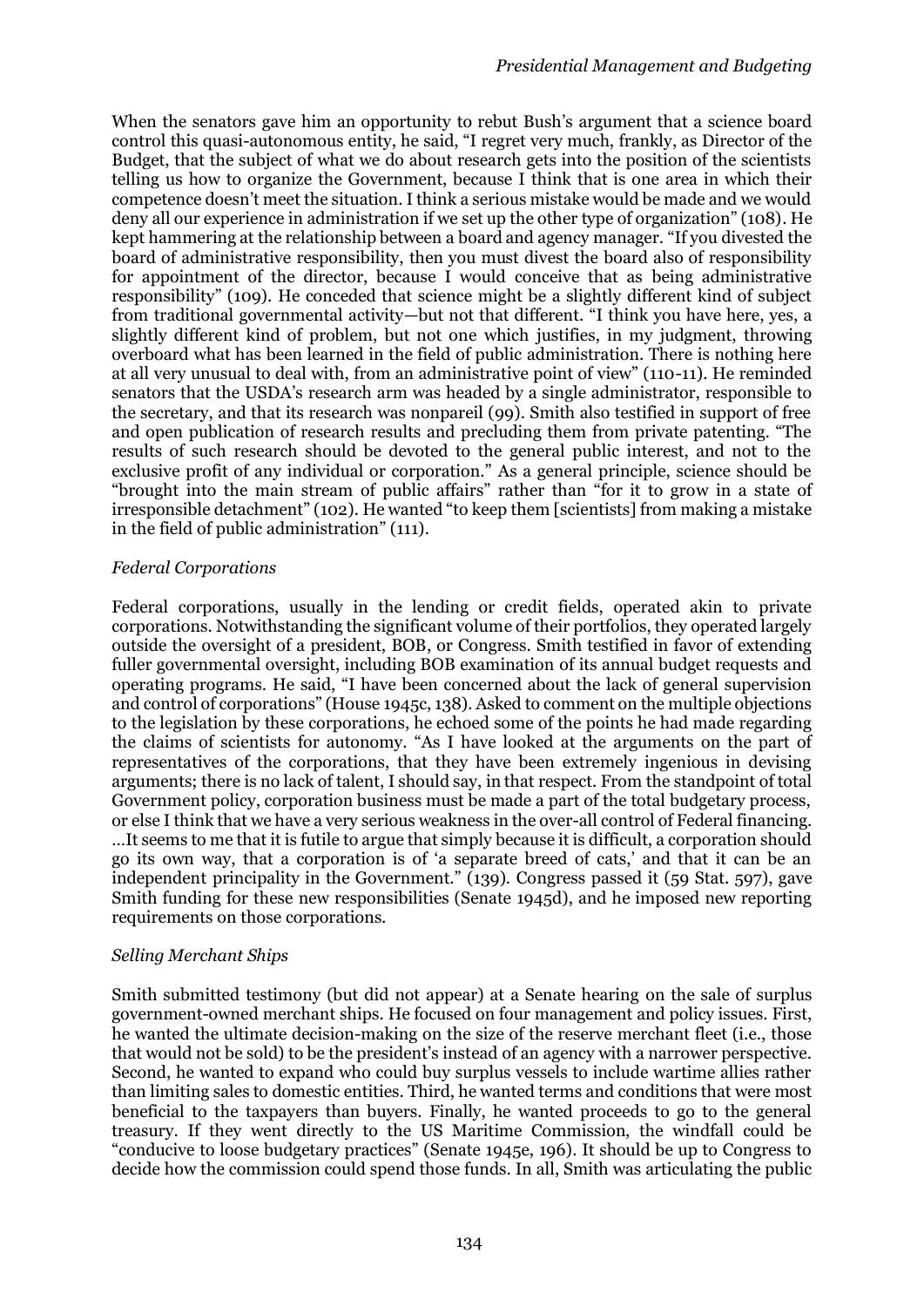interest, otherwise lost in a parade of rent-seeking and self-serving private corporations or other special interest groups.

#### *Atomic Energy*

A major postwar policy issue facing Congress was how atomic energy should be managed and controlled. The Senate created a special committee to draft founding legislation. As with scientific research, Smith had strong feelings about how to manage this new phenomenon, and Truman approved Smith's perspective (1/21/46, 7:3). At the Senate hearing, Smith expressed several public administration principles, which he claimed were well-established and valid because "we have accumulated some experience" doing it (Senate 1946c, 45). His critique was an extraordinarily detailed dissection of the small elements of lawmaking that were crucial to effective management in his view. The overall approach, he testified, was that the entity should be part of the executive branch and accountable to the president.

Smith said, as a standard-issue agency, it should have a monopoly on the subject (rather than splitting power between several civilian and military agencies), should be entirely civilian, and all patents be owned by the public. He argued that atomic energy was not such an extraordinary subject that it should be exempt from routine presidential guidance (33-34). After a senator suggested that the analogy should be to independent regulatory commissions, Smith countered that management of atomic energy was not a quasijudicial function and therefore did not require such autonomy. In particular, he said, if the Senate preferred a commission structure for policymaking, then he urged creating a CEO position, one who would be a presidential appointee. Beyond setting policy, commissioners should be prohibited from direct contact with staff, he said. Instead, Smith argued that all commission directives be through the general manager, like the TVA. "If the proposed Commission does not transmit its instructions to its divisions through a single person, the division heads will deal with individual members of the Commission themselves. They will naturally choose to deal with the member or members who they think will give them the answers they want, and to play one member off against another" (37). Smith recommended that the members of the commission should serve at the pleasure of the president, that the legislation not specify the subdivisions of the agency, and that the heads of these subdivisions should be appointed by the CEO (i.e., not by the president nor board). Smith also recommended that the atomic energy commission have only three members rather than five. A small board would inevitably require the president to appoint "broad-g[u]age" generalist scientists, rather than a highly specialized scientist-expert in a single subfield. He conceded that the number of members was a relatively arbitrary distinction, but that anything larger could lead to designated slots for rent-seeking constituencies. He made the point that, with a larger board, they inevitably would be "chosen to represent special groups and special interests" (44). He also urged that the legislation ban the commission from creating any corporations because a corporation could later argue it was autonomous and not subject to executive and congressional control (38). Finally, he tried to counter the facile view that legislative and executive oversight was zero-sum. Rather, he maintained, strong direction from the president and active congressional oversight made for good government and effective accountability (40).

## **Manager-in-Chief of the Executive Branch**

BOB's Division of Administrative Management (headed by Stone) was active in cutback management. Smith and Stone provided practical and useful advice on the abolition or contraction of agencies. In July, the division issued a Management Bulletin on agency liquidation. The 15-page brochure presented a systematic process and checklist for this unusual aspect of public administration, including guidance for disbanding staff services such as budgeting, personnel, property, and records (BOB 1945a). Later that year, the division issued another bulletin on process charting "as a practical working device in attacking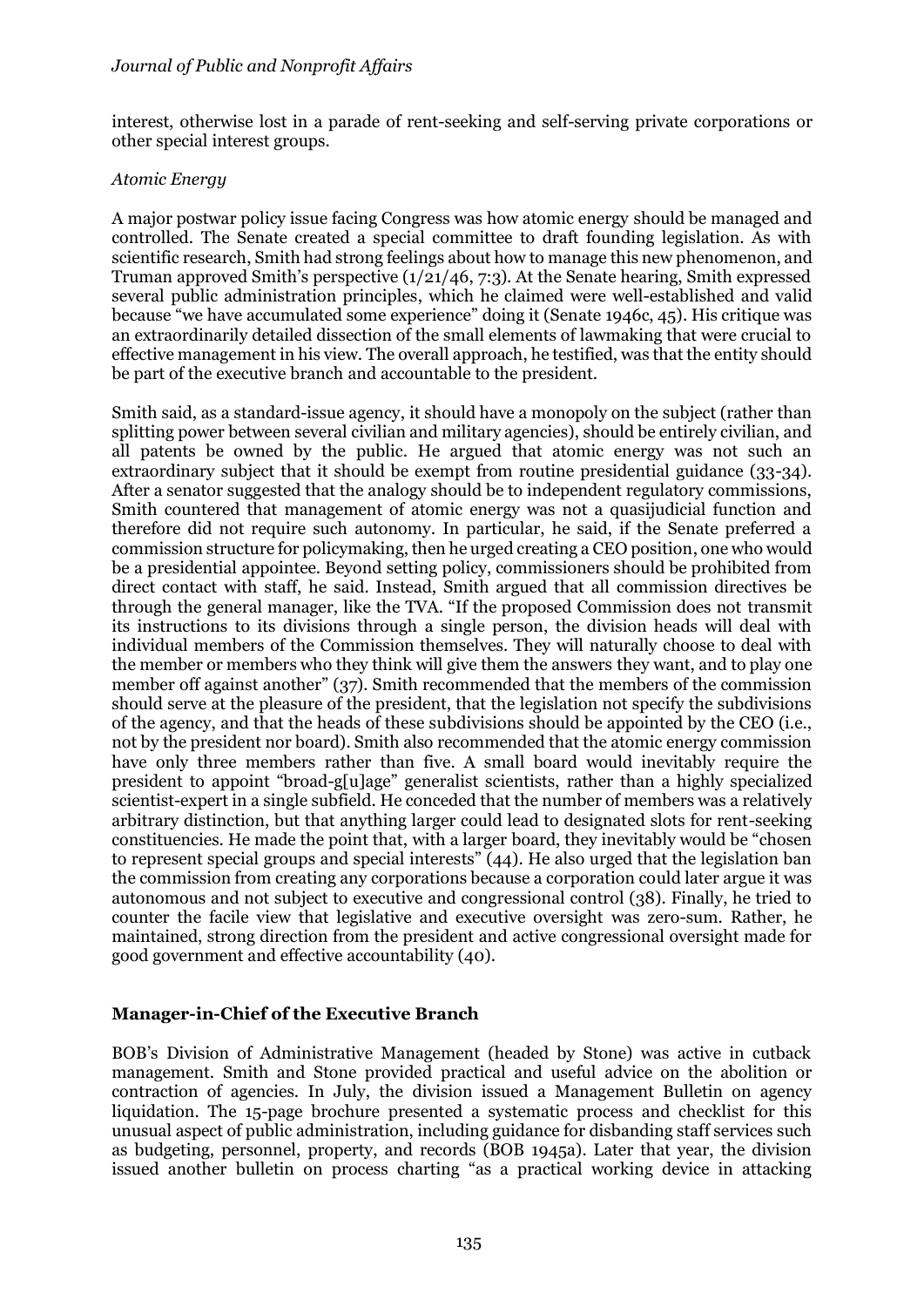management problems" (BOB 1945b). It provided tangible advice on how to prepare one, such as interviewing each person involved, including to "be friendly and considerate" in those interviews, "use simple language," and "don't criticize or make hasty suggestions" (8). It also put emphasis on visual presentation and pictorial symbols and how to identify trouble areas in a completed chart. When ready to share it with workers, BOB advised on making effective presentations, including before/after charts and colors (20). BOB sought to encourage management improvement at the working level, to demystify efficiency reforms, and to reach a broad audience of supervisors. Other management initiatives overseen by Smith and Stone included "on-the-job training for agency management staff, and several interdepartmental sessions for agency budget officers" and "standard forms and procedures for pay roll and leave records maintenance." Toward the end of the year, they recommended "uniform personnel methods, forms, and records, and to improve retirement procedures" (BOB 1945c, 4-5).

Much of Smith's management concerns in 1946 related to the White House staff and EOP agencies. The disorganization and consequent political strife and negative media coverage led to a presidential outburst in February. In January, Smith lunched with OWMR Director John Snyder, who had Truman's confidence (Leebaert 2018, 98). Smith told Snyder he was concerned about "the state of Federal administration generally, with particular reference to the Cabinet" (1/2/46, 10:2). Snyder agreed and urged Smith to pursue the matter. Following up, Smith told Truman that he was disturbed that "a considerable amount of administrative chaos and friction was developing underneath the President." Truman invited Smith to try to improve things (1/21/46, 7:3).

At the next meeting, Smith made a few suggestions. First, "you need good, continuous, organized staff work." In part, Smith was implying a larger role for BOB, as a coordinating locus for just about everything that eventually went to the president except explicitly political matters. Second, Smith suggested that Truman's emphasis on the centrality of the cabinet had hazards because cabinet members reflected the self-serving views of their departments and had trouble viewing issues more broadly. In particular, Smith urged less reliance on cabinet committees to hash out administration positions. They would result in compromises between bureaucracies, not necessarily good ideas. Smith wanted the president to get facts that were separated from policy judgments. Cabinet committee reports inherently meshed both. Third, Smith was concerned about how the employment bill would be operationalized. He immediately saw the problem of the new Council of Economic Advisors in EOP versus the Treasury Department. The president would need to prevent permanent warfare between them (2/8/46, 7:3). Smith followed up, sending Truman a memo on "strengthening presidential leadership in the executive branch" (Arnold 1997, 418). Things hadn't improved by late February. "The President indicated that he was completely bogged down, and that he thought he had been reading as much as 30,000 words in memorandums every night. I remarked that he should not be doing this and that somehow we ought to get the staff and the White House organization in such shape that he would not be burdened with so much detail. To this the President again agreed. He commented that he was now going to have to write all of his own speeches. Throughout the conference, which lasted for half an hour, the President expressed various notes of despair about the avalanche of things that were piling up on him. … I came away from this session with my own despair accentuated because of the President's inability to use staff, as yet"  $(2/28/46, 7:3)$ .

Appleby accompanied Smith to a March meeting with Truman. As they were briefing the president on reorganization, Appleby highlighted the "general objective [of] a reduction in the number of persons theoretically reporting to the President." Instead, more people "should report to people who do report to the President." Truman quickly added, "and to people who know how to report to the President" (3/7/46, 7:3). The next week, Smith and Appleby had dinner with Snyder and Truman's secretary, Matt Connelly, to discuss ways "to eliminate the press of details on the President" (3/14/46, 10:2). In May, Smith was still concerned and again urged Truman to consider reorganizing EOP. "I fear that failure to do something to tighten the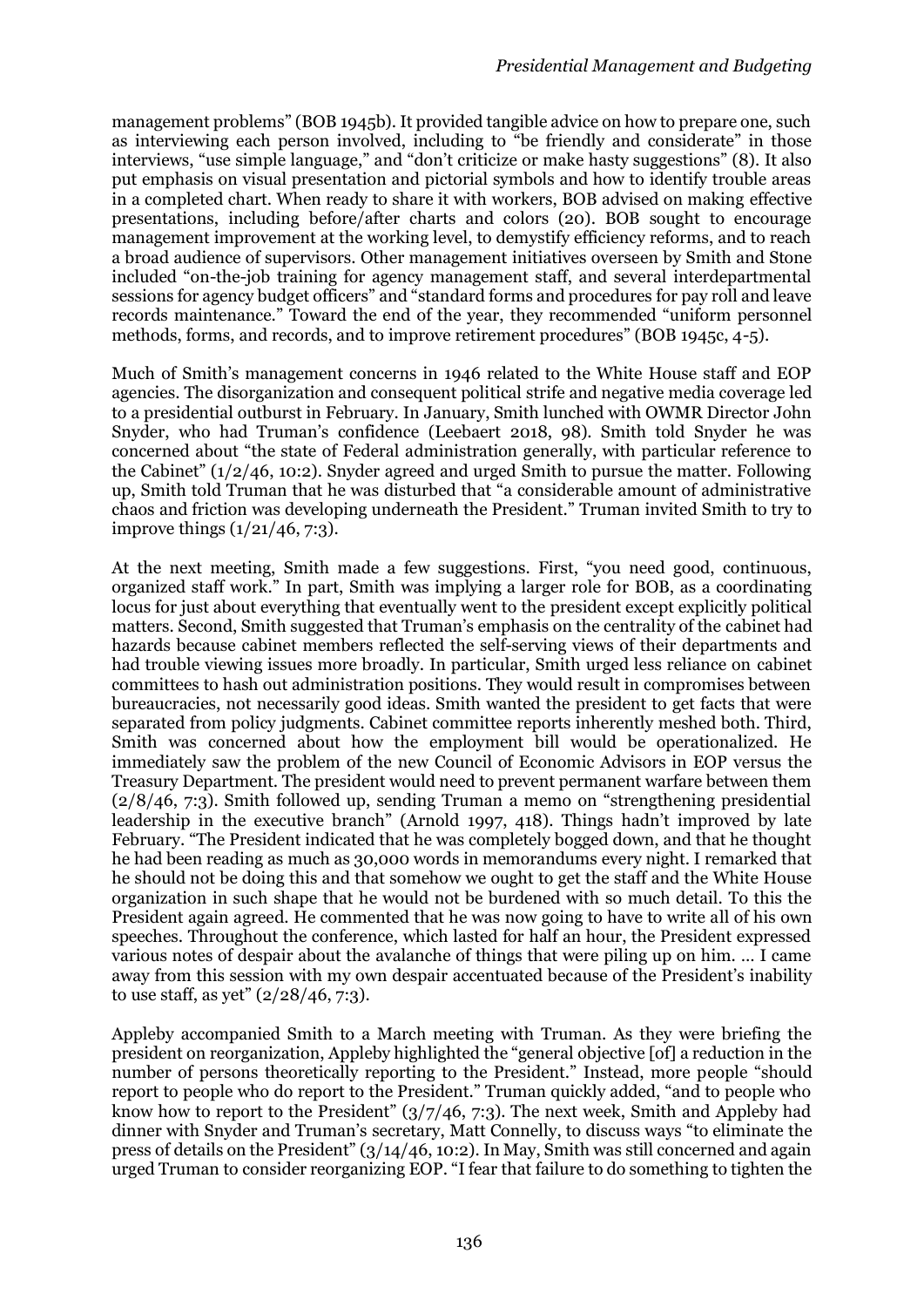organization of the Executive Office may prove to be as much of a stumbling block to you as it was to" FDR  $(5/3/46, 8:3)$ . Nonetheless, Smith was vague about the specifics of what he wanted to propose for revising EOP. A think piece from staffer James Sundquist in early 1946 might have encompassed some of what Smith was thinking about. Sundquist identified the major problem in EOP's operations as the lack of coherent and well-organized policymaking, i.e., too much flowed upward from agencies and departments without any presidential perspective. Even if Sundquist's ideas were not identical to Smith's, they most likely overlapped. Both could see that Truman was not well served by his staff, facts were not separated from proposals, ideas were not analyzed in depth, and a presidential perspective was often absent from policy options (2/20/46, Sundquist, BOB, Box 2).

## **Spokesperson for the Administration**

Smith sought to explain the new president's policies to the public-at-large. For example, he held a press conference on August 1 to report on estimated cuts in federal spending due to the impending victory over Japan. About 40 reporters attended. After Japan's surrender, Smith released further revised spending estimates. He expected that the end of the war would mean a spending cut of \$15 billion in FY 1946  $(8/30/45, 9:2)$ . Much of Smith's proactive PR addressed the touchy political and economic policy issue of the wartime federal debt and his Keynesian effort to reframe it in the context of the national economy. Smith wrote an article for the mass circulation monthly *American Magazine* (Smith 1945b). He suggested that the size of the deficit was less scary than implied by conservatives, that it would not cause an economic crash, and that reducing it gradually was a sound approach. The next year, he wrote another article on the excessive paperwork that required presidential signatures. Smith, ever the pragmatist, could not understand why so many laws imposed on presidents the requirement of signing of scores of unimportant documents. He argued that so much of a president's time and attention were consumed by signing unimportant paperwork (Smith 1946a).

In a deliberate effort to reach conservative opinion leaders who believed in the orthodoxy of balanced budgets, he spoke to business audiences. In April, he gave an informal talk to the Government Spending Committee of the National Association of Manufacturers (NAM). He had disagreed with a committee report claiming BOB did not engage in budgeting, i.e., focusing on cutting spending, as early BOB directors had (4/25/45, 9:2). The next month, he spoke to the National Conference of Business Paper Editors (5/7/45, 9:2). At the end of the year, he spoke at NAM's annual conference on "The Government's Budget and the Nation's Budget." He tried to allay some of the more hyperbolic claims about deficit spending that were popular tropes in conservative business circles. Smith was, again, trying to make the point that, in the context of the macro-economy, the size of the federal debt was manageable and would not cause a depression on its own (1945a, chap. 8). The most comprehensive summary of Smith's economic and budgeting views was a speech on the National Tax Association. He argued that high and persistent government spending was neither immaculately conceived nor secretly controlled by presidents and budget directors. Rather, spending was the result of what people wanted, or at least, what specific populations sought. Another driver of spending was because "the competition between the armed services is an expensive luxury" (Smith 1946b, 499).

In the relative proportions of the spending categories, the military was so much greater than those of domestic programs. Anyone serious about cutting government spending had to include the army and navy. On the tax side, Smith gave a parallel argument. Yes, people wanted tax cuts, but doing so when the economy was already inflationary would worsen price increases because people would have more discretionary income to spend. Also, cutting taxes meant the federal government could not reduce the federal debt from the war. Smith stated flatly that the budget could be balanced and the annual deficit zeroed out in the foreseeable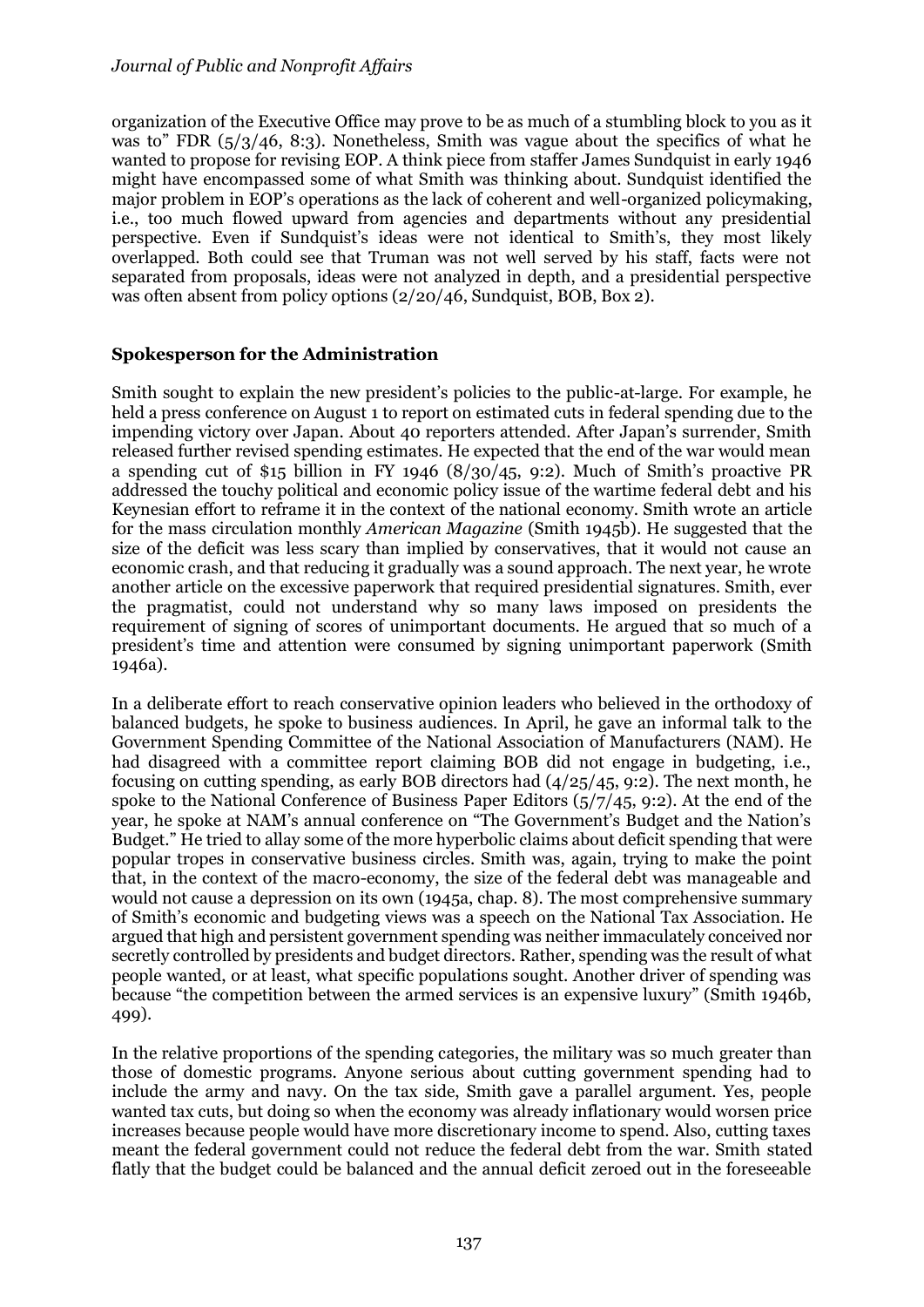future. He said, "We can expect to balance the budget in fiscal 1947" (499). With this message, Smith was wading deeply into political waters. He knew what he was doing. When clearing the speech with the president, he told Truman, "I felt that the Director of the Budget, who is regarded as non-political although he is appointed by the President, might be able to say with considerable effectiveness early in the game and before the political campaigns begin that 'I can assure you that this Administration is committed to balancing the budget and not only will the budget be balanced, but it will be balanced with a surplus"  $(5/22/46, 7:3)$ .

Media coverage continued to convey Smith's importance. In August, *Newsweek* profiled him under the headline "Mr. Smith Stays in Town." It described him as "the slow-spoken, placidappearing" budget director who served as "the President's general manger and chief efficiency expert." The magazine estimated that, during FDR's presidency, about 60% of all of Smith's recommendations to the president were adopted, "a high score considering the political and personal opposition many provoked" ("Mr. Smith," 1945). At the end of the year, another weekly, *United States News*, featured him on its cover with the caption "Harold D. Smith…Directing Our Postwar Budget." The profile described him as "an inconspicuous Washington official, [who] is, next to the President, perhaps the most powerful man in the Government." He was "not interested in social reform as part of his job. His approach to his task is completely nonpolitical. …He regards his job as one of administering, not making, policy" ("Budget chief," 1945). Another profile in the *Christian Science Monitor* described him as "quiet-spoken, undramatic, persistent Mr. Smith takes a nonpolitical attitude toward his job and is an able public servant" (Stringer 1945). These characterizations demonstrate how successful Smith was at projecting an image and persona, no matter how it was at odds with reality behind closed doors.

The most portentous and ominous media coverage was by conservative columnist Constantine Brown. He claimed BOB staffer George Schwarzwalder was about to be named as FBI director to replace J. Edgar Hoover. The column emphasized that Schwarzwalder had started his professional career as a social worker (a derogatory term to conservatives), and that, before joining the federal government, he had "a variety of occupations," insinuating instability. At BOB, he rose quickly "due to his ability to handle the problems intrusted [sic] to him by the director, Harold Smith." Brown's most pointed criticism was that Schwarzwalder worked on BOB's reorganization of the State Department. Aimed at streamlining the department, his plan led to increased employment rather than, as conservatives wanted, decreases. The new hires included "many 'outsiders,' that is to say, men who, while not conversant with actual diplomatic work, are fully familiar with and sympathetic to the new trends in the world."

Schwarzwalder did not have Hoover's experience, but he still was the "foremost" candidate for Hoover's job because "he has very powerful support from friends he has acquired recently" (Brown 1946). In all, it was a political hit and character assassination by innuendo. A few days later, Fred Bradley (R-MI), a conservative congressman, added his own insinuations. One of Schwarzwalder's mentors at BOB was probably Appleby, the former deputy USDA secretary under Henry Wallace. Appleby was "just as pink as Wallace." Bradley called on Truman to "put an end to these repeated efforts on the part of the Communists, radicals, and left-wing politicians in this country to dispose of Mr. Hoover" (Congressional Record 92:1, 165-66). The *Chicago Tribune* piled on charges "that Communists and their fellow travelers in the administration are seeking to oust J. Edgar Hoover" and to replace him with "an obscure official in the budget bureau" (Manly 1946). Smith was shocked. It was "a sarcastic article, [which] pretends to have heard a rumor"  $(1/18/46, 10:2)$ . If only based on who benefited from it, it likely originated with Hoover himself. A shrewd bureaucratic politician, he was probably seeking to insulate himself from replacement by mobilizing conservatives and the media in a preemptive demonstration of how politically costly it would be to fire him. Hoover was right to be concerned. Truman did not like Hoover's directorship of the FBI, referring to it as "a gestapo." Truman said, "He has some knowledge of the work the FBI does and that he apparently does not approve of some of it." Smith agreed. "It was not altogether appropriate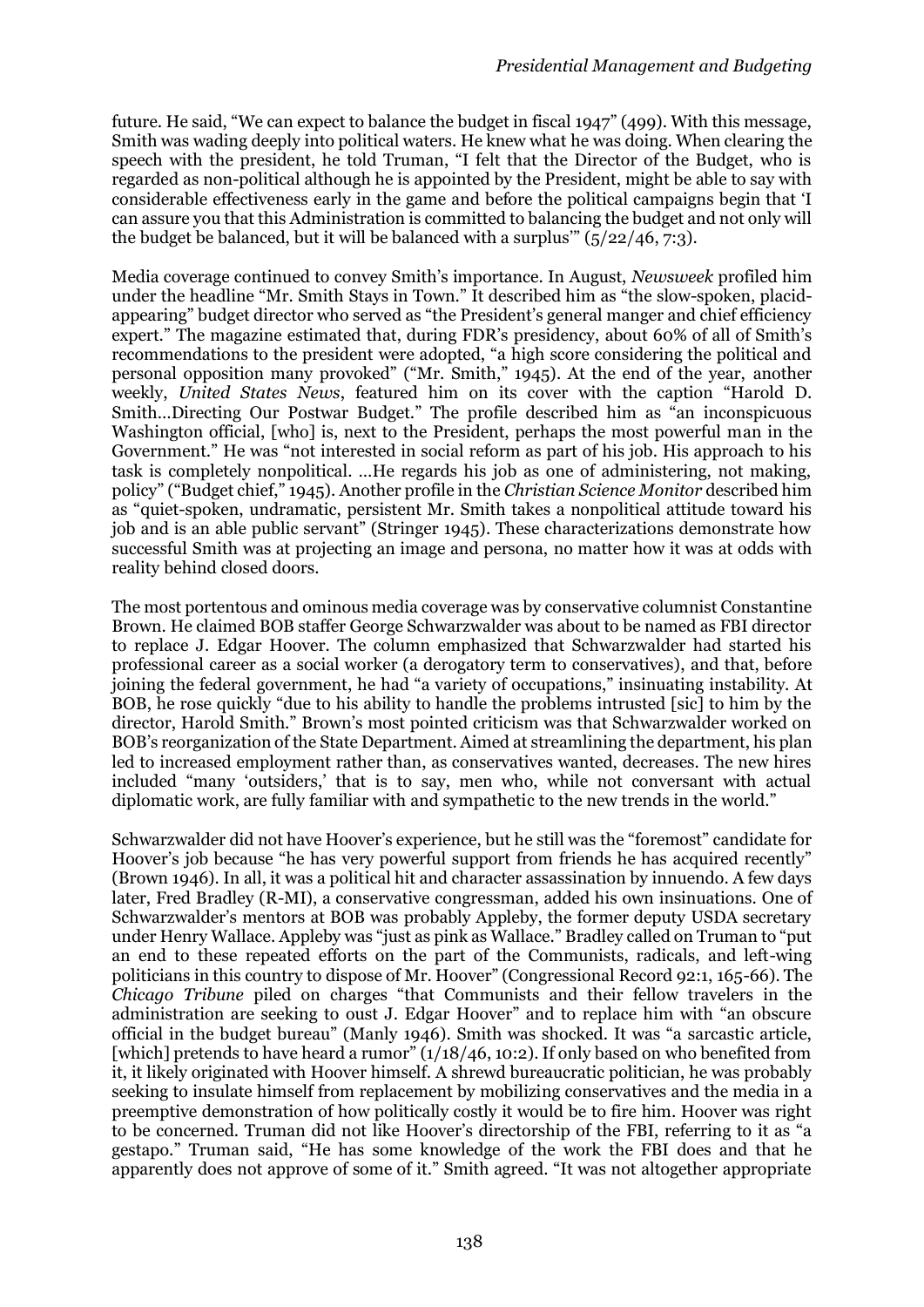to be spending Federal funds merely to satisfy curiosity concerning the sex life of Washington bureaucrats and members of Congress. The President seemed to agree heartedly"  $(5/11/46,$ 7:3).

# **Health and Resignation**

Smith's medical condition was an open secret in the capital. *Newsweek*'s profile noted that "overwork hospitalized him two years ago" ("Mr. Smith," 1945). In late 1945, he telephoned Dr. Bruenn, the navy's chief cardiologist at Bethesda (and FDR's doctor) for an appointment. Conveying some urgency, he saw Bruenn two hours later (11/6/45, 9:2). Smith told a friend "His heart has been giving him a little trouble again. He is taking medicine for it and he has had to let up considerably in his physical activities" (Ickes 1978, 10116). His health worsened in December. At a House hearing, the chair began by saying, "Mr. Smith, I know you are not feeling very well, so I am simply going to ask you to make as brief a statement as you wish…and we will try to get through with it as rapidly as possible" (House 1946a, 23-24). Smith called Bruenn again, saying how poorly he felt (12/13/45, 9:2). Smith saw Bruenn a week later for an extensive checkup  $(12/20/45, 9:2)$ . Smith told Ickes he believed "that his heart situation is going to straighten out if he is only careful enough," by cutting back on work, reducing physical labor, and taking his medicine (Ickes 1978, 10229).

In early 1946, Smith told Truman he was experiencing "the recurrence of my coronary difficulty." He thought he "had gotten fairly well over it until a few weeks ago when it returned to plague me." He acknowledged it was "a disability" but thought it was only temporary. That was why he was trying to spend a bit more time away from work, varying his "pace," such as to "take on a battle once a week rather than several battles a day." Smith framed it in terms of BOB properly serving the president. For example, if Truman ever wanted to talk to him and Smith was out, that he should feel free to talk to Appleby as though he were talking to Smith. Truman was sympathetic and supportive, telling him, "I should take care of myself" (1/21/46, 7:3). In late January, he went to Bethesda for another check-up with Dr. Bruenn. Bruenn was about to leave the navy to work in New York City, and this was the last opportunity to meet  $(1/31/46, 10:2)$ . A few months later, Smith admitted "he was not feeling too well"  $(4/24/46, 10:2)$ 10:2). In mid-June, he returned to Bethesda for another checkup (6/21/46, 10:2). Longtime BOB staffer Roger Jones said Smith "was tired and he was really a sick man before he left here [BOB]" (1969, 87).

In early June, Eugene Meyer, the owner and publisher of *The Washington Post*, became the president of the World Bank, one of the new postwar financial institutions. Notwithstanding Smith's health, Meyer offered Smith the vice presidency. It paid more than double his BOB salary, plus it was tax-exempt. Smith accepted and resigned in mid-June. Truman accepted the resignation "with very deep regret," Washington-speak that it truly was a voluntary resignation. He praised Smith's public service, including "the vision to see the national picture as a whole… You knew when to be firm in the face of exorbitant demands on the national treasury. Besides great ability, you brought to the work fidelity, integrity and loyalty" (Truman 1962, 309-10). The media also praised Smith's record. *Post* columnist Kluttz summarized how much Smith had transformed BOB and the executive branch and that "the mark Smith made on Government will remain behind him." He described Smith as having become "the President's business manager" (Kluttz 1946c). Syndicated columnist Lindley described Smith as "one of our best professional public servants … He is not only a first-rate administrator, but has a good knowledge of economics and finance" (Lindley 1946). The Republican *New York Herald Tribune* wrote that Smith "is regarded as one of the ablest career men in the Federal government" (Steele 1946).

Smith lobbied Truman to name Appleby as his replacement. Truman instead appointed James Webb, then an assistant to the undersecretary of the treasury. Appleby left to become dean of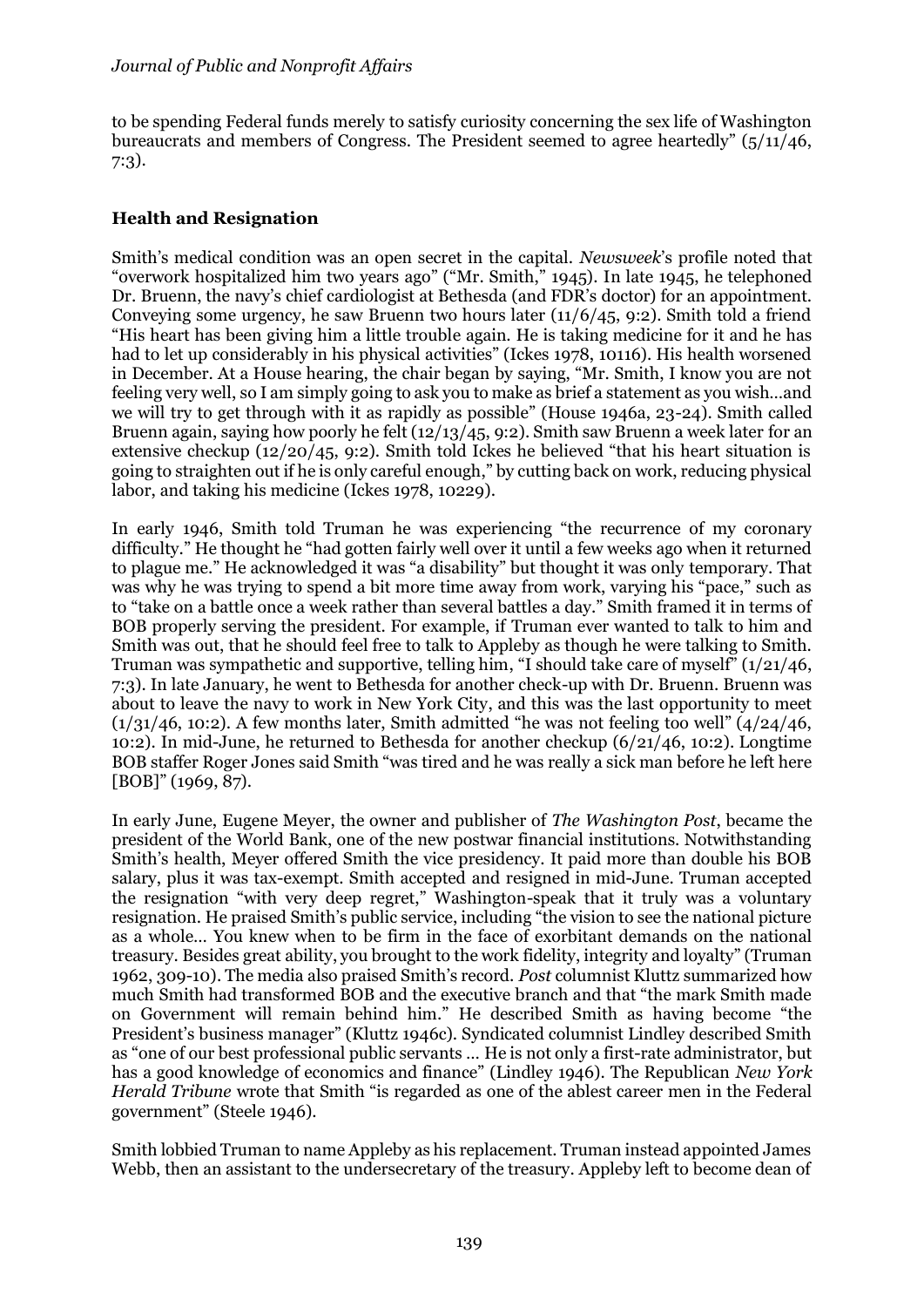

## **Figure 1. Smith's First Day at the World Bank, June 21, 1946**

Note: Uncredited news photo, original obtained from the collection of vintage news photos on historicimages.com. No known copyright holder.

Syracuse University's Maxwell School. When Truman appointed Webb undersecretary of state, Smith's longtime administrative assistant Frederick Lawton eventually became budget director and served to the end of Truman's presidency. At the World Bank, Meyer resigned in frustration after only six months. Smith quickly announced he would leave, too. Before that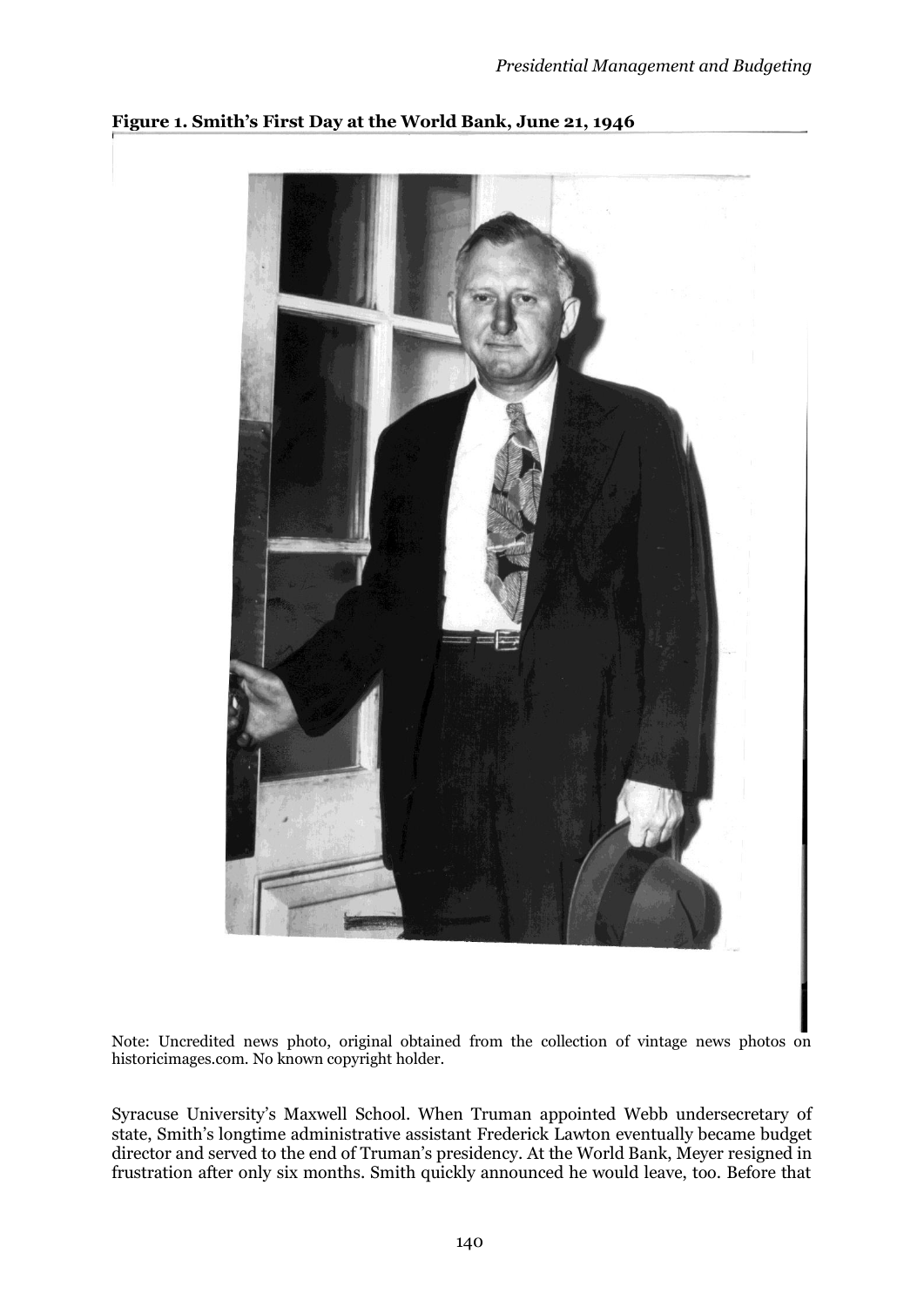happened, he died in January 1947 of a heart attack. His last speech, a week before he died, was on improving intergovernmental relations (1947).

## **Summary and Conclusion**

In some respects, Smith's record at BOB during Truman's presidency presents a model public administrator. He was patient, detail-oriented, worked well with his team, and promoted comprehensive and data-based decision-making. He represented public administration and budgeting as nonpartisan, nonpolitical, and expertise-based. He tried to tutor Congress as to what professionalized public administration encompassed. That's why political scientists and historians later viewed Smith as inaugurating a golden age of presidential budgeting. Yet it would be a misconception to characterize the record of his stewardship as adhering to a separation of policy from administration, let alone a pure separation between politics and administration. Before FDR died, Smith even wrote publicly about the strong relationship between budgeting and larger issues of executive and legislative control (Smith 1944).

Smith largely obscured his role in policy by insisting that a budget director should be involved in all aspects of management (1945a). As documented in the preceding narrative, he operationalized his claim of a management portfolio by involvement in such policymaking as macroeconomics, science, atomic power, and increased control over federal corporations. However, he was careful to paper over this policy role by emphasizing he merely desired sound administration, accountability, and the public interest. BOB's involvement in management largely faded under Smith's successors. In 1970, President Nixon resurrected it when he reorganized BOB into the Office of Management and Budget, including it having an associate director for management.

Smith even tiptoed into politics. He advised Truman on a broad range of matters and used PR to advocate for the administration's substantive policies. As recounted above, he wrote a reassuring article on the war's debt in a mass circulation magazine, met with conservative and business groups to defend Truman's fiscal policy, and even claimed in a speech that Truman's FY 1947 had the potential of being balanced.

In the retrospect of history, he was having it both ways, being apolitical and political at the same time. That was a tough act to follow. In fact, after Nixon reorganized BOB, Congress insisted that the Senate must confirm the agency's director. It was a belated acknowledgment that the president's budget director could not separate budgeting, policy, and politics. They were inextricably linked in how a president governed. Smith may have played all those roles, but this was largely unrecognized at the time, probably a tribute to his exceptional skills, whether overt or covert.

## **Notes**

1. Note to readers: Following APA style for concise references to archival materials with an accessible finding aid; citations from Harold D. Smith's papers henceforth are identified by date, folder, and box.

## **Disclosure Statement**

The author declares that there are no conflicts of interest that relate to the research, authorship, or publication of this article.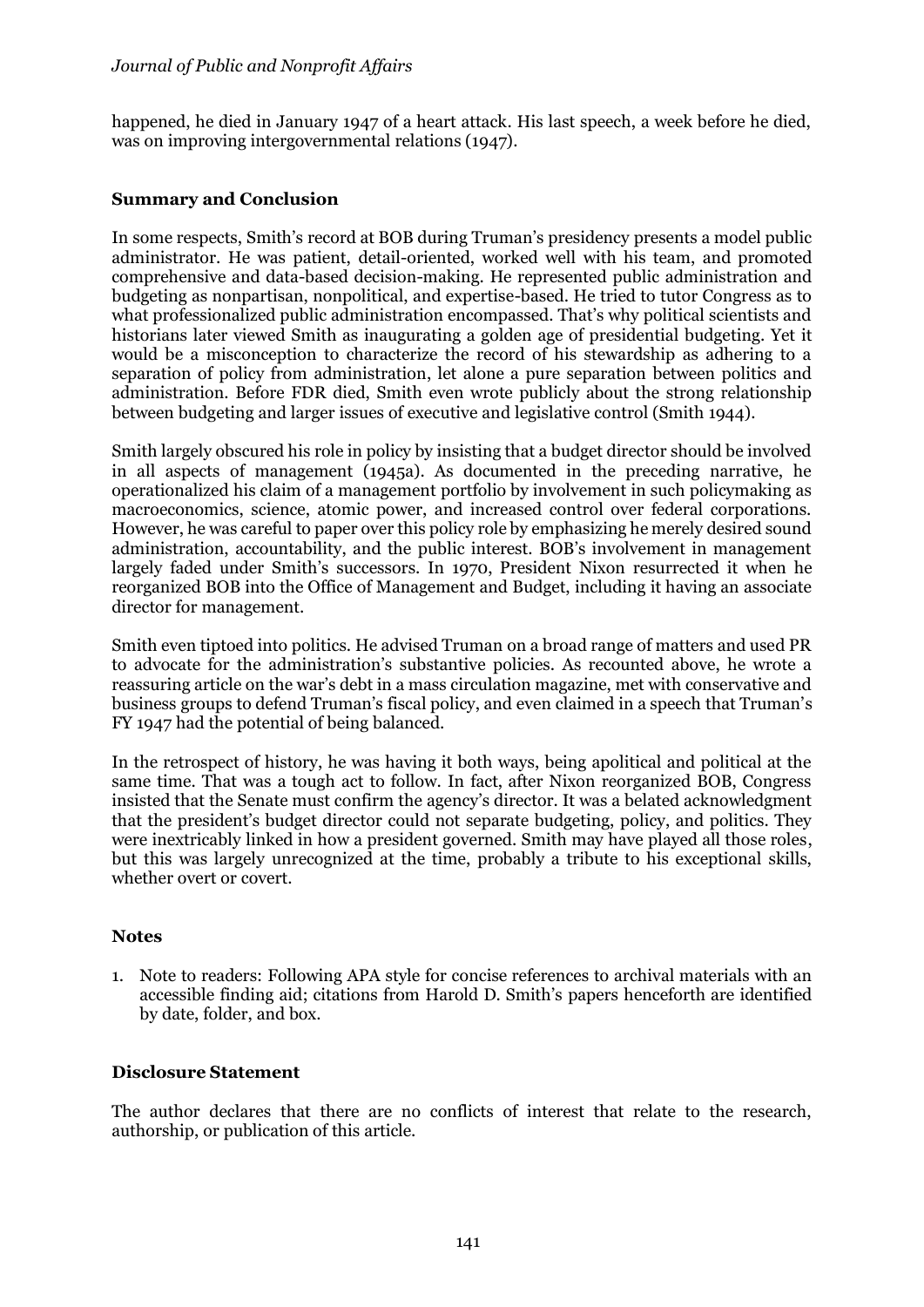## **References**

- Appleby, P. H. (1947). Harold D. Smith public administrator. *Public Administration Review, 7*(2), 77–81.
- Arnold, P. E. (1997). Executive reorganization and the executive office of the president. In H. C. Relyea (ed.), *The Executive Office of the President*, chap. 11. Westport, CT: Greenwood.
- Associated Press. (1945a, September 3). Truman faces bog in reorganization. *New York Times* (NYT), p. 32.
- Associated Press. (1945b, June 11). Delay Truman plan of reorganization. *NYT*, pp. 1, 10.
- Associated Press. (1945c, September 5). Truman lists some major problems for Congress. *Wall Street Journal*, p. 6.
- Associated Press. (1945d, September 5). Budget director urges reduction in agencies. *Los Angeles Times*, p. 9.
- Associated Press. (1945e, September 8). Asks Army exemptions. *New York Herald Tribune* (NYHT), p. 7A.
- Associated Press. (1945f, October 17). Senate group curbs president's power on reorganization. *NYT*, pp. 1, 15.
- Associated Press. (1945g, November 20). U.S. revamp bill passed by Senate. *Washington Post (*WP), p. 1.
- Associated Press. (1945h, December 12, September 20). Compromise wins on reorganization. NYT, p. 27. Backs president in agency shake-up. NYT, p. 44.
- Brown, C. (1946, January 18). This changing world. *Washington Star* (WS), p. A-10.
- Brownlow, L. (1947). Harold D. Smith. *American Political Science Review, 41*(2) 327–30.
- Bureau of the Budget, US. (1945a). *Agency liquidation: A procedural guide* (mimeo). Washington, DC: US BOB.
- Bureau of the Budget, US. (1945b). *Process charting: Its use in procedural analysis*. Washington, DC: GPO.
- Bureau of the Budget, US. (1945c). *The division of administrative management: Its development and functions* (mimeo). Washington, DC: US BOB.
- Burke, J. P. (2000). *The institutional presidency: Organizing and managing the White House from FDR to Clinton*, 2nd ed. Baltimore: Johns Hopkins University Press.
- Congress, US. (1945). Joint Committee on the Organization of Congress. Organization of Congress, Part 3, hearings. 79th Cong., 1st sess.
- Dickinson, M. J., & Rudalevige, A. (2004–05). Presidents, responsiveness, and competence: Revisiting the 'golden age' at the Bureau of the Budget. *Political Science Quarterly, 119*(4), 633–54. Retrieved from https://doi.org/10.1002/j.1538- 165X.2004.tb00533.x
- Dickinson, M. J., & Rudalevige, A. (2007). "Worked out in fractions': Neutral competence, FDR, and the Bureau of the Budget. *Congress and the Presidency, 34*(1), 8–26. https://doi.org/10.1080/07343460709507665
- House, US. (1945a). Committee on Expenditures in the Executive Departments. To Provide for Reorganizing Agencies of the Government, hearings. 79th Cong., 1st sess.
- House, US. (1945b). Committee on Expenditures in the Executive Departments. Full Employment Act of 1945, hearings. 79th Cong., 1st sess.
- House, US. (1945c). Committee on Expenditures in the Executive Departments. To Provide for Financial Control of Government Corporations, hearings. 79th Cong., 1st sess.
- House, US. (1946a). Committee on Expenditures in the Executive Departments. Reorganization Plans Nos. 1, 2, and 3 of 1946, hearings. 79th Cong., 2nd sess.
- House, US. (1946b). Committee on Appropriations. Independent Offices Appropriation Bill for 1947, public hearings. 79th Cong., 2nd sess.
- Ickes, Harold L., Diaries (1978). Unpublished long version (microfilm). Washington, DC: Photoduplication Service, Library of Congress.
- Jones, R. W. (1969). Oral history interview. Retrieved from https://www.trumanlibrary.gov/library/oral-histories/jonesrw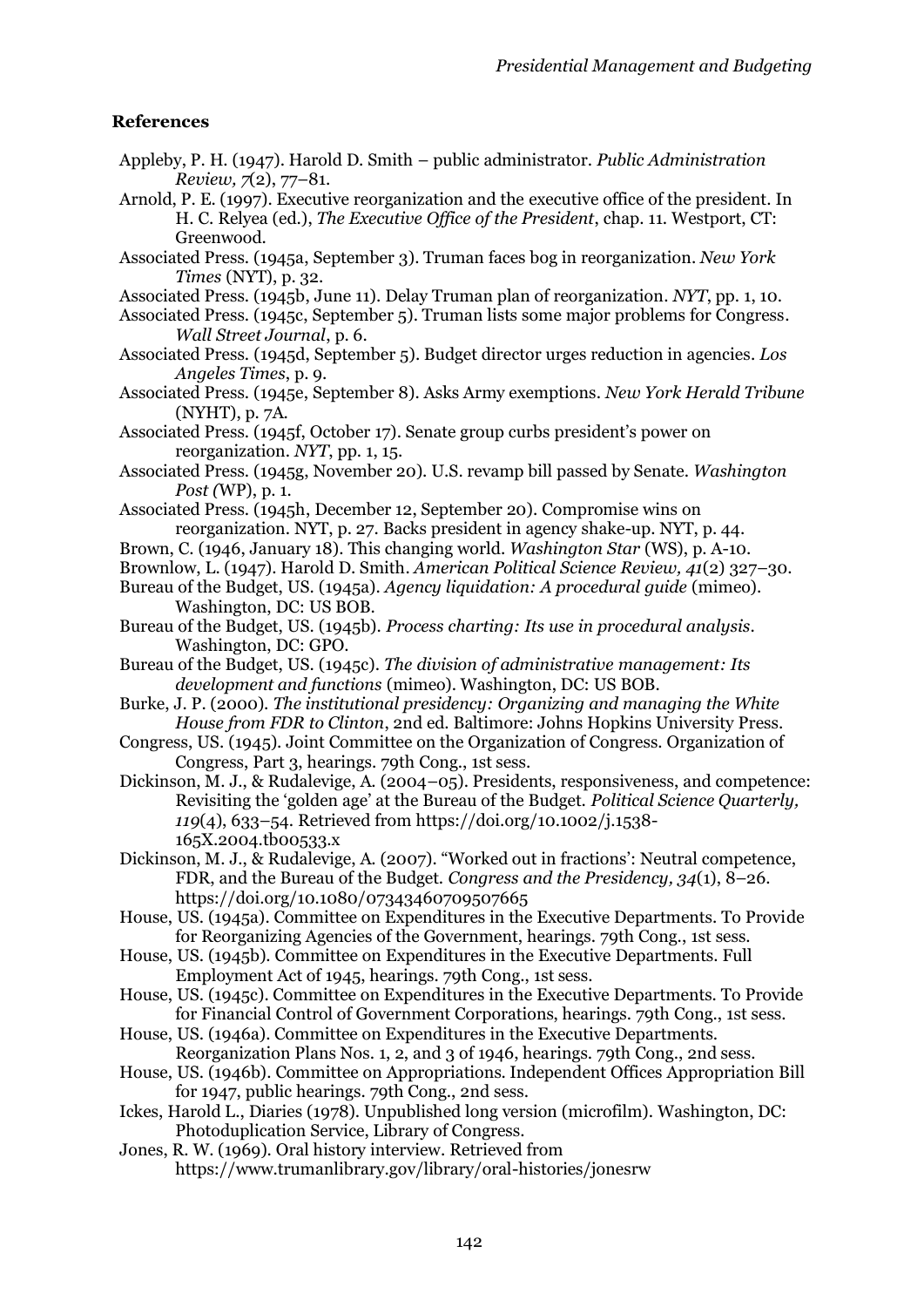- Kevles, D. J. (1975). Scientists, the military, and the control of postwar defense research: The case of the Research Board for National Security, 1944-46. *Technology and Culture, 16*(1), 20–47.
- Kevles, D. J. (1977). The National Science Foundation and the debate over postwar research policy, 1942-1945. *Isis, 68*(1), 4–26.
- Kluttz, J. (1946a, February 4). Federal diary. *WP*, p. 9.
- Kluttz, J. (1946b, February 11). Federal diary. *WP*, p. 3.
- Kluttz, J. (1946c, June 23). Uncle's low pay forced out Smith of budget. *WP*, pp. B1, B3.
- Lee, M. (2021). *FDR's budgeteer and manager-in chief: Harold D. Smith, 1939–1945*. Albany: State University of New York Press.
- Leebaert, D. (2018). *Grand improvisation: America confronts the British superpower, 1945-195*7. New York: Farrar, Straus and Giroux.
- Lindley, E. K. (1946, August 1). Washington memo. *Maclean's*, p. 43.
- Manly, C. (1946, January 24). Charges reds scheme to have a pal run FBI. *Chicago Tribune*, p. 7.
- Mosher, F. C. (1984). *A tale of two agencies: A comparative analysis of the General Accounting Office and the Office of Management and Budget*. Baton Rouge: Louisiana State University Press.
- Pearson, D. (1946 January 20). Merry-go-round. *WP*, p. B5.
- Newsweek. (1945, August 13). Mr. Smith stays in town. p. 29.
- New York Times. (1945, November 10). Byrd backs Truman on reorganization. *NYT*, p. 8.
- Pemberton, W. E. (1979). *Bureaucratic politics: Executive reorganization during the Truman Administration*. Columbia: University of Missouri Press.
- Pfiffner, J. P. (2020). OMB, the presidency, and the federal budget. In M. Bose and A. Rudalevige (eds.), *Executive policymaking: The role of the OMB in the presidency*, chap. 2. Washington, DC: Brookings Institution.
- Price, D. K. (1981 [1954]). *Government and science: Their dynamic relation in American democracy*. Westport, CT: Greenwood.
- Raadschelders, J. C. N. (2020). *Three ages of government*. Ann Arbor: University of Michigan Press.
- Rosenbloom, D. (2002). *Building a legislative-centered public administration: Congress and the administrative state*, *1946-1999*. Tuscaloosa: University of Alabama Press.
- Senate, US. (1943). Special Committee Investigating the National Defense Program. Investigation, Part 22: The Canol Project, hearings. 78th Cong., 1st sess.
- Senate, US. (1945a). Committee on the Judiciary. Reorganization of the Executive Departments, public hearings. 79th Cong., 1st sess.
- Senate, US. (1945b). Committee on Banking and Currency. Full Employment Act of 1945, hearings. 79th Cong., 1st sess.
- Senate, US. (1945c). Committee on Military Affairs. Science Legislation, Part 1, hearings. 79th Cong., 1st sess.
- Senate, US. (1945d). Supplemental Estimates–Bureau of the Budget, Message of the President. 79th Cong., 1st sess., S. Doc. 103.
- Senate, US. (1945e). Committee on Commerce. Sale of Certain Government-Owned Merchant Vessels, Part 2, hearings. 79th Cong., 1st sess.
- Senate, US. (1946a). Committee on Appropriations. Independent Offices Appropriation Bill for 1947, hearings. 79th Cong., 2nd sess.
- Senate, US. (1946b). Committee on the Judiciary. President's Plan for Reorganization of Executive Departments, hearings. 79th Cong., 2nd sess.
- Senate, US. (1946c). Special Committee on Atomic Energy. Atomic Energy Act of 1946, Part 1, hearings. 79th Cong., 2nd sess.
- Smith, B. L. R. (1990). *American science policy since World War II*. Washington, DC: Brookings Institution.
- Smith, H. D. (1944). The budget as an instrument of legislative control and executive management. *Public Administration Review, 4*(3), 181–88.
- Smith, H. D. (1945a). *The management of your government*. New York: McGraw-Hill.